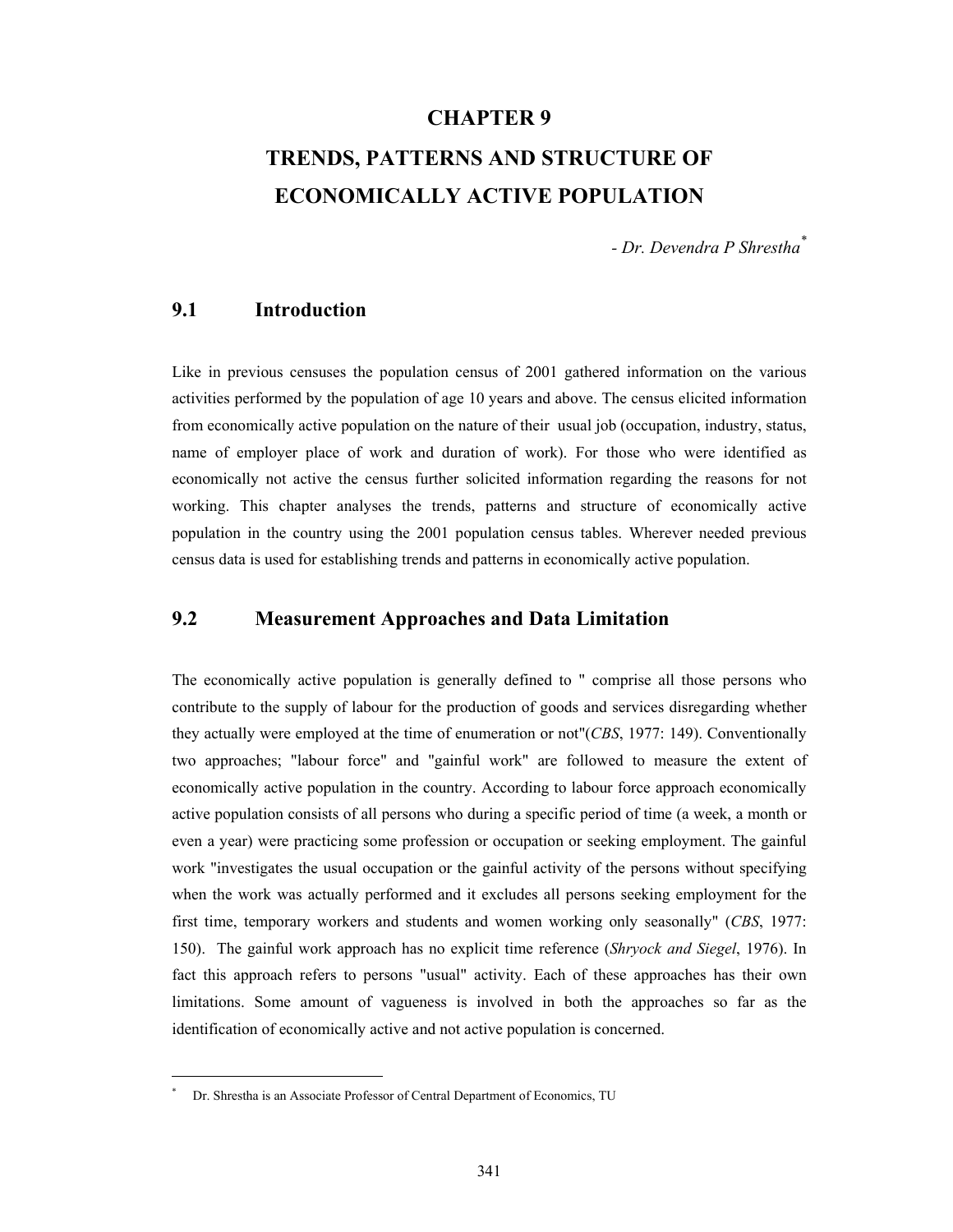The review of the documents indicates that previous population censuses used both labour force and gainful work approaches for the measurement of economically active population in the country. In the following table the approach adopted and the concept defined in various census is presented.

|                                                       | 1952/54                                                                                                                                                                    | 1961                                                                                                                                                                                                               | 1971                                                                   | 1981                                                                   | 1991                                                                                                | 2001                                                                                                                |
|-------------------------------------------------------|----------------------------------------------------------------------------------------------------------------------------------------------------------------------------|--------------------------------------------------------------------------------------------------------------------------------------------------------------------------------------------------------------------|------------------------------------------------------------------------|------------------------------------------------------------------------|-----------------------------------------------------------------------------------------------------|---------------------------------------------------------------------------------------------------------------------|
| <b>Mixture of</b><br>Approach                         | Labour Force<br>& Gainful<br>work approach                                                                                                                                 | Labour Force<br>Approach &<br>Gainful Work<br>Approach                                                                                                                                                             | Mixture<br>of Labour<br>Force &<br>Gainful<br>Work<br>Approach         | Gainful<br>Work<br>Approach<br>& Labour<br>Forced<br>Approach          | Gainful<br>Work<br>Approach<br>& Labour<br>Force<br>Approach                                        | Mixture<br>of Labour<br>Force &<br>Gainful<br>Work<br>Approach                                                      |
| <b>Definition</b>                                     | Economically<br>active<br>population<br>was one who<br>was either<br>working or<br>had job but<br>temporarily<br>absent or<br>looking for<br>work at the<br>time of census | Worked at<br>least for 8<br>months either<br>at a single<br>stretch or at<br>intervals,<br>either for pay,<br>profit or<br>remuneration<br>in cash or<br>kind during<br>the year<br>preceding the<br>day of census | Same as<br>in 1961                                                     | Same as<br>in 1961                                                     | Worked<br>for any<br>length of<br>time<br>during the<br>12 month<br>preceding<br>the census<br>date | Worked<br>for any<br>length of<br>time<br>during the<br>12 month<br>preceding<br>the census<br>date                 |
| <b>Minimum</b><br>Age                                 | Under 15<br>years of age                                                                                                                                                   | 15 years and<br>above                                                                                                                                                                                              | 10 years<br>and above                                                  | 10 years<br>and above                                                  | 10 years<br>and above                                                                               | 10 years<br>and above                                                                                               |
| Reference<br><b>Period</b>                            | At the time of<br>census<br>enumeration                                                                                                                                    | 8 months in<br>the course of<br>the year<br>preceding the<br>census                                                                                                                                                | 8 months<br>in the<br>course of<br>the year<br>preceding<br>the census | 8 months<br>in the<br>course of<br>the year<br>preceding<br>the census | during last<br>12 months                                                                            | during<br>last 12<br>months                                                                                         |
| <b>Inclusion</b><br>$\mathbf{\&}$<br><b>Exclusion</b> | <b>Included</b> all<br>job seekers<br>under EAP<br>Excluded<br>- Unpaid<br>family worker                                                                                   | Excluded<br>-Out of work<br>at the time of<br>enumeration<br>- had worked<br>less than 8<br>months<br>Included<br>- unpaid<br>family<br>workers                                                                    |                                                                        |                                                                        | <b>Data</b><br>on<br>duration<br>of<br>work<br>collected<br>for<br>the<br>first time                | Data on<br>duration<br>of work<br>collected<br>Included<br>informati<br>on on<br>extended<br>economic<br>activities |

**Table 9.1 : Salient features associated with the measurement of economically active population in different censuses**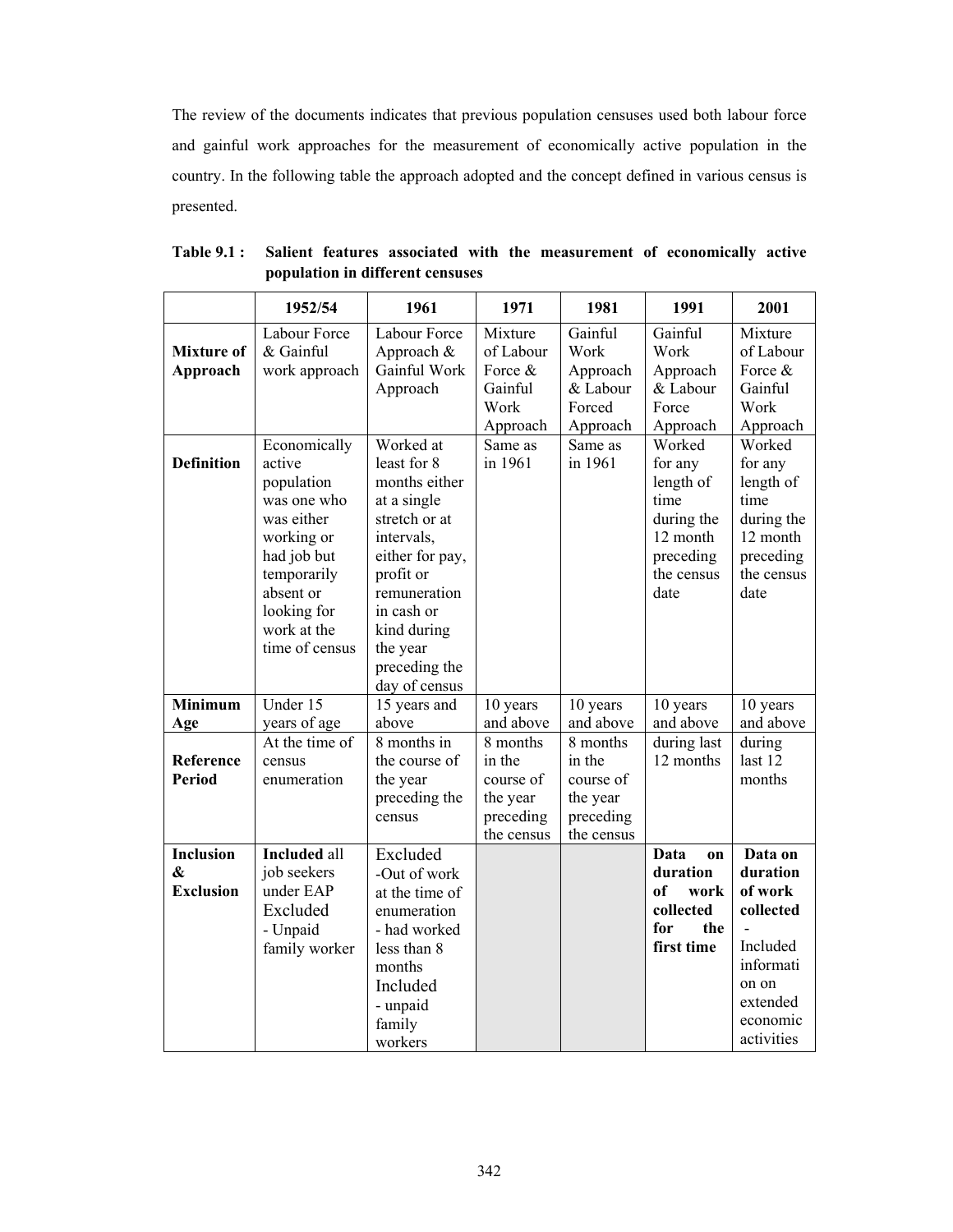From the over view presented in Table 9.1 it is apparent that census data on economically active population suffers from several limitations. The limitation emanates from the changes in definition and concept used and the number and type of questions administered in the censuses (*Niroula*, 2003). The fixation of "minimum age" and the "reference period" also varied from one census to another creating the problem of data comparability.

The 2001 census has widened the definition considerably by allowing anyone to count as economically active if they did any work at all during the last 12 months. For the sake of defining work activities the population census 2001 adopted the ILO standards, which in turn are based on the UN 1993 System of National Accounts. In the history of population census it is for the first time in 2001 population census a separate tables on "*economically active*" (Table 25 in National Report) and "*usually economically active*"(Table 24 in National Report) are presented. Census recorded 10637243 as the economically active population and 9900196 as usually economically active population with a difference of 737049 economically active but who are not usually economically active. Who are those respondents is not very clear. No clear distinction has been made in terms of these two numbers and their specific sources in terms of the type of respondents, and duration of work if applicable. It appears that census made an effort to distinguish between *current* economic activity and *usual* economic activity. The *current activity* covered a short reference period while the *usual activity* covered the long reference period. Accordingly based on the number of 10637243 economically active populations it has been estimated that 63.4 percent of population are economically active (refined rate) at some time during the reference year among which 58.2 percent are *usually active* (*Niroula*, 2003). Nepal Labour Force Survey 1998/99 is believed to be the pioneer in obtaining estimates of usual activity in the country (*CBS*, 1999).

Though the census presents separate tables on economically active population and usually active population, more classified tables are presented only for *usually active population* of 9900196. The detailed analysis of this chapter is based on this number. Therefore, the analysis on industrial and occupational classification and duration of work of usually active population is not strictly comparable with the previous census, which was based on the concept of current activity.

#### **9.3 Economically Active Population: General Trends**

The growth in the economically active population is affected by the rate of increase in the total population. It is therefore essential to analyze the growth in economically active population in relation to population growth over time. The total population, population of the age group 10 years and above and the economically active population as recorded in various population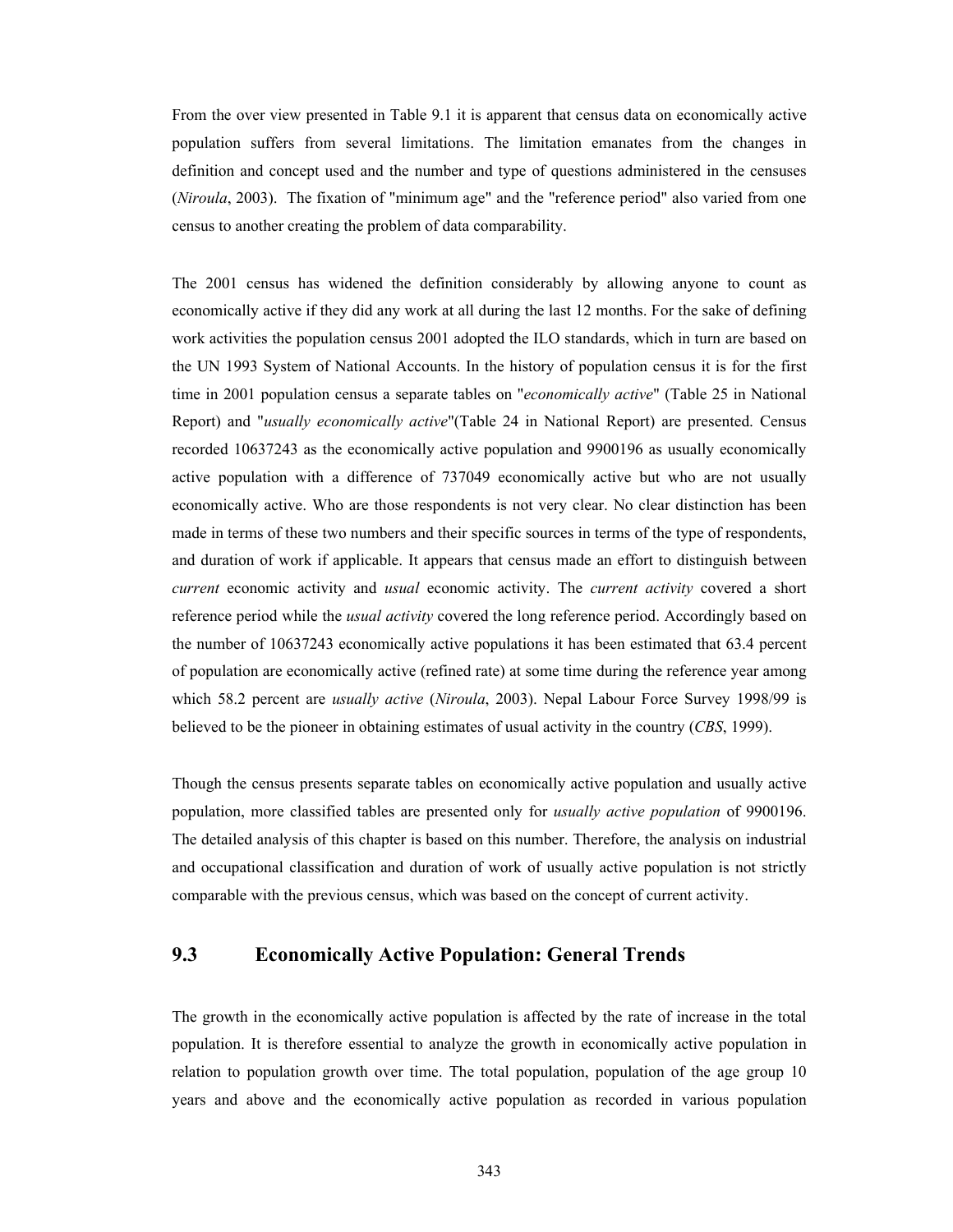censuses are presented in Table 9.2. During 1952/54-2001 while the population growth recorded an increase by 176 percent (an average annual increase of 3.67%) the economically active population increased by 156 percent (average annual rate of 3.25%).

The year-to-year growth in the economically active female population reveals that especially during the decade 1961-71 though the growth in female population aged 10 years and above had been positive the growth in economically active female population was negative. The findings are little untenable due to the fact that in the 1961 census the minimum age for economically active population was fixed at 15 years where as in 1971 it was reduced to 10 years. This should rather increase in the size of economically active female population. Some suspicions were raised in the figures. It has been suspected that "either the size of the labour force in 1961 was inflated or that 1971 labour force figures have, in some way, been underestimated. Similarly, other factors such as differences in data collection methods editing, coding, tabulation might have emerged to produce these variations" (*CBS*, 1977:154). It has also been suspected that the 1961 census has probably wrongly classified a large number of females as economically active when their primary occupation was in fact as "housewives" (*CBS*, 1987).

As may be observed in Table 9.1 the percentage change in the economically active male population during 1981-1991 recorded a negative increase (-2.3%). This needs careful attention. A large number of populations of about one hundred thousand were listed under the "not stated" category (*CBS*, 1995). This could partly explain the phenomenon.

In more recent decade 1991-2001 the increase in the economically active population (44.9%) has been quite noticeable when compared to total population increase of 22.9 percent. There has been a six-fold increase in the economically active population during 1991-2001. During the decade 1981-91 the percentage rise was merely 7 percent, which has jumped to 45 percent during 1991- 2001. This sudden jump in the size of economically active population could be attributed to the wider definition of the concept of the economically active population. The population census of 2001 included "extended economic activities" in the definition of the economically actively population. The increase in the economically active female population by 57 percent during the same decade compared to 25 percent in the previous decade amply supports this fact. The extended economic activities (collecting firewood for household use, fetching water, food processing for household consumption) were not treated as economic activities in the previous censuses (*CBS*, 2001: 50).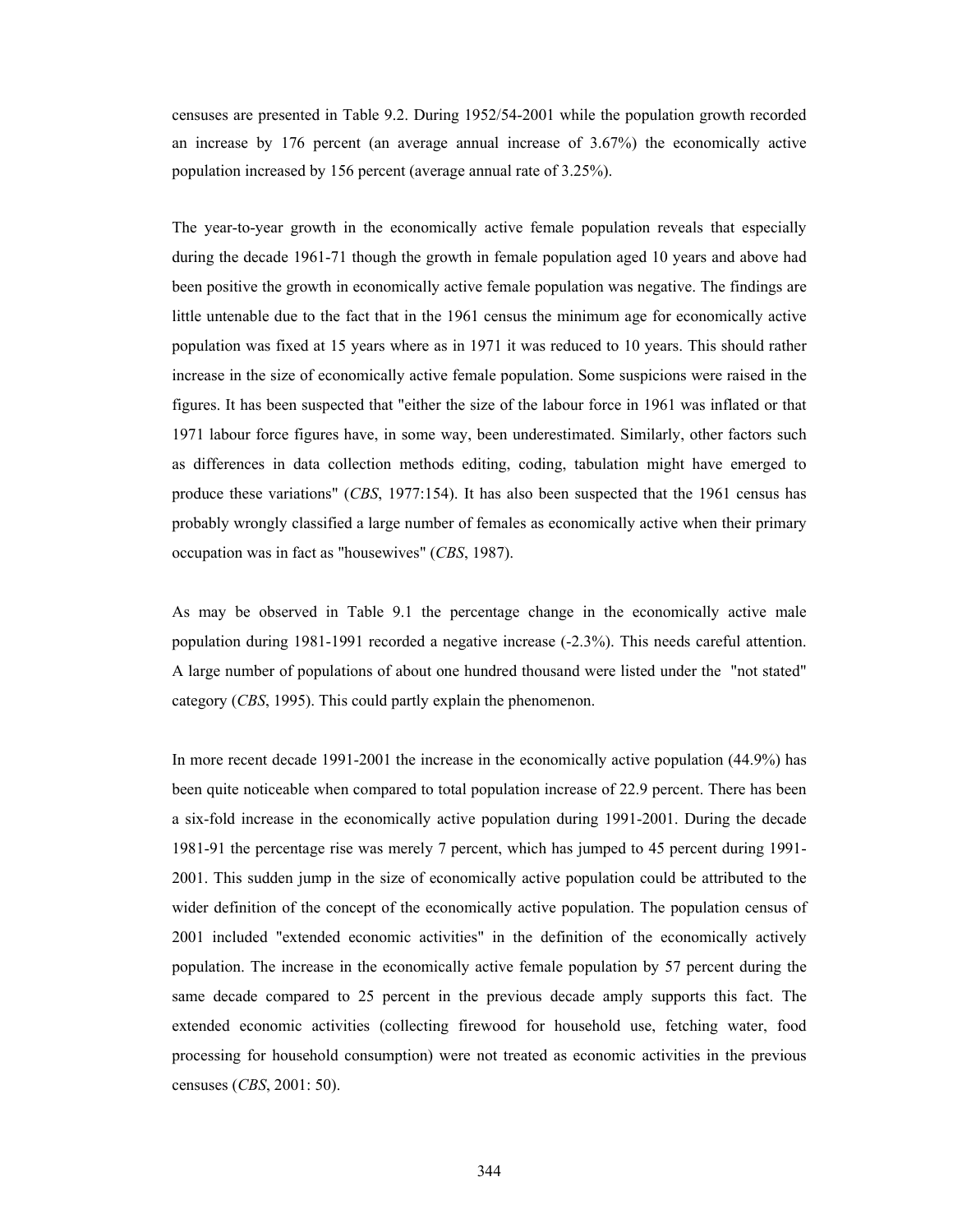|                   |          | <b>Total Population</b> |          | Population Aged 10 plus | <b>Economically Active</b> |            |  |
|-------------------|----------|-------------------------|----------|-------------------------|----------------------------|------------|--|
| Sex & Year        |          |                         |          | Years                   | Population                 |            |  |
|                   | Number   | % Increase              | Number   | % Increase              | Number                     | % Increase |  |
| <b>Both Sexes</b> |          |                         |          |                         |                            |            |  |
| 1952/54           | 8235079  |                         | 7225607  |                         | 4153455                    |            |  |
| 1961*             | 9412996  | 14.3                    | 5659931  | $-5.7$                  | 4306839                    | 3.7        |  |
| 1971              | 11555983 | 22.8                    | 8178620  | 44.5                    | 4852524                    | 12.7       |  |
| 1981              | 15022839 | 30.0                    | 10517888 | 28.6                    | 6850886                    | 41.2       |  |
| 1991              | 18491097 | 23.1                    | 12977612 | 23.4                    | 7339586                    | 7.1        |  |
| 2001              | 22736934 | 22.9                    | 16770279 | 29.2                    | 10637243                   | 44.9       |  |
| <b>Males</b>      |          |                         |          |                         |                            |            |  |
| 1952/54           | 4050607  |                         | 4153455  |                         | 2460492                    |            |  |
| 1961*             | 4636033  | 14.4                    | 2724757  | $-34.4$                 | 2563915                    | 4.2        |  |
| 1971              | 5817203  | 25.5                    | 4140624  | 52.0                    | 3434288                    | 33.9       |  |
| 1981              | 7659336  | 31.6                    | 5351614  | 29.2                    | 4479944                    | 30.4       |  |
| 1991              | 9220974  | 20.4                    | 6419484  | 20.0                    | 4375583                    | $-2.3$     |  |
| 2001              | 11359378 | 23.2                    | 8330576  | 29.8                    | 5971024                    | 36.5       |  |
| <b>Females</b>    |          |                         |          |                         |                            |            |  |
| 1952/54           | 4184472  |                         | 3072152  |                         | 1692963                    |            |  |
| 1961*             | 4776963  | 14.2                    | 2935174  | $-4.5$                  | 1742924                    | 3.0        |  |
| 1971              | 5738780  | 20.1                    | 4037817  | 37.6                    | 1418236                    | $-18.6$    |  |
| 1981              | 7327503  | 27.7                    | 5130274  | 27.1                    | 2370942                    | 67.2       |  |
| 1991              | 9270123  | 26.5                    | 6558128  | 27.8                    | 2964003                    | 25.0       |  |
| 2001              | 11377556 | 22.7                    | 8439703  | 28.7                    | 4666219                    | 57.4       |  |

**Table 9.2 : Growth of population and economically active population by sex, 1952/54 – 2001.** 

Source : CBS, Various Census Tables

 \* Refers to age 15+ as the Census 1961 defined lower limit of age 15 to be qualified to be economically active.

#### **9.3.1 Crude and Refined Activity Rate**

The extent of economic activity rate is generally measured by crude and refined activity rate. *Crude activity rate* (here after termed as CAR) represents the number of economically active population as a percent of the total population. As the name suggests, *refined activity rate (*here after termed as RAR*)*, which is also known as General Activity Rate, is a more refined measure of measuring the economically active population. This is simply the activity rate for persons of working age. In the present analysis the refined activity rate has been defined to represent the number of economically active population of age 10 years and above as percentage of the population of corresponding age i.e., 10 years and above (in the case of 1961 census this is however 15 years and above). Not all population can engage in economic activities. This is a refined activity rate as it considers only that segment of population who can engage themselves in economic activities.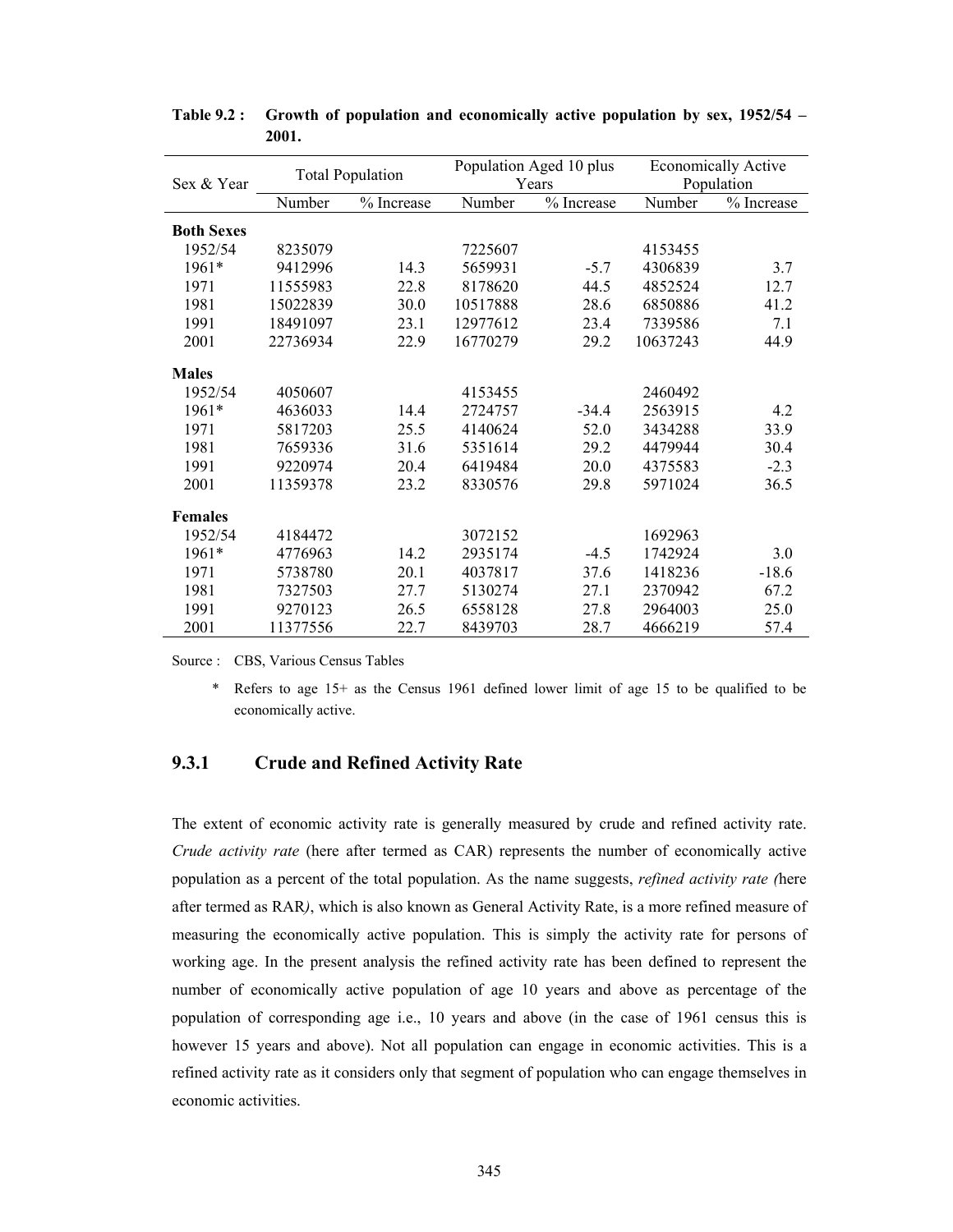Table 9.3 presents the CAR and RAR during 1952/54 to 2001. The data in the table shows that there is no consistent pattern in the activity rate. Both CAR and RAR increased in 1961 and declined in 1971. In the subsequent year it again increased and this was followed by a decline in 1991. All these could be attributed to the change in the definition adopted to measure the economically active population in various censuses. It has also been documented that the decline in the CAR is due to the rise in the school enrolment rate (*Shrestha & Pant*, 1995). Comparison of the 1991 and 2001 census figures on reasons for being economically inactive also supports this view. While 39.29 percent of above age 10 were reported to be studying in 1991 census, the proportion of inactive population is recorded at 47.29 percent in 2001 census.

The overall CAR and RAR both recorded an increase during 1991 to 2001 but the increase was more marked in the case of females. RAR of females activity rate recorded an increase from 45.20 percent in 1991 to 55.29 percent in 2001 while male activity rate increased from 68.16 to 71.68 during the same period. As mentioned above the increase in the male and female activity rates has been accounted by the adoption of new definition in the 2001 census where activities like collecting firewood for household use, fetching water, food processing for household consumption etc are considered as the economic activity under the title of extended economic activities. This has resulted to the greater increase in the female activity rate as compared to male.

| Census<br>Year |                   | Crude Activity Rate (CAR) |        | Refined Activity Rate (RAR) |       |        |  |  |
|----------------|-------------------|---------------------------|--------|-----------------------------|-------|--------|--|--|
|                | <b>Both Sexes</b> | Male                      | Female | <b>Both Sexes</b>           | Male  | Female |  |  |
| 1952/54        | 50.43             | 60.74                     | 40.45  | 57.48                       | 59 23 | 55.10  |  |  |
| 1961           | 45.75             | 55.30                     | 36.48  | 76.09                       | 94.09 | 59.38  |  |  |
| 1971           | 41.99             | 59.03                     | 24.71  | 59.33                       | 82 94 | 35.12  |  |  |
| 1981           | 45.60             | 58.48                     | 32.36  | 65.14                       | 83.71 | 46.21  |  |  |
| 1991           | 39.69             | 47.45                     | 31.97  | 56.56                       | 68.16 | 45.20  |  |  |
| 2001           | 46.78             | 52.56                     | 41.01  | 63.43                       | 71.68 | 55.29  |  |  |

**Table 9.3 : Crude and refined activity rate by sex, 1952/54 – 2001.** 

Source: CBS 1975, Vol. III, Part I, Table 19

CBS 1984, Vol. I, Part V, Table 21

CBS 1993, Vol. I, Part XIII, Table 50

CBS 2002, National Report, Table 25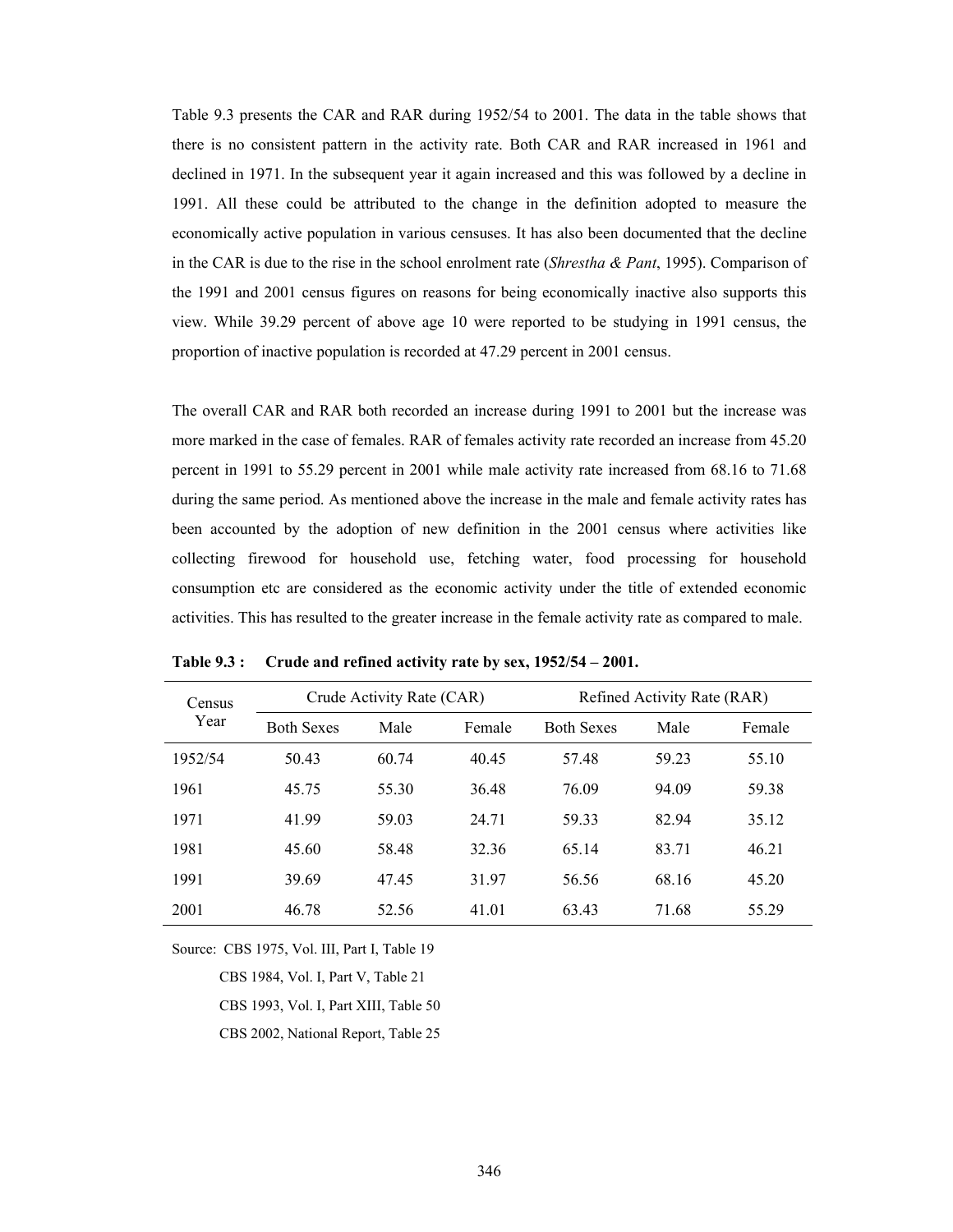

### **9.4 Age-Sex Trends and Patterns**

The economic activity rate tends to vary by age and sex of the economically active population. It is affected by education policy and child labour policy of the government, among others. If the education is compulsory up to certain minimum age and child labour is restricted, then age– specific participation rate of 10 to 14 tend to be lower. The age-sex specific participation rates are presented in Table 9.4. The activity rates presented in the table revealed that over a period of time the overall participation rate of population aged 10-14 years has declined significantly. In 1981 it was as high as 57 percent, which has reduced to half - 29 percent - in 2001 census. This is true with male and female. The economically active children aged 10-14 constitutes 8.1 percent of the total economically population in 2001. Among male the share is 7.1 and among females it is 9.44 percent and their share has declined considerably over time.

It may be observed that for both sexes combined the activity rates in 2001 increases sharply from 28.83 percent for age 10 to 14 years to 68.75 percent for 20 to 24 years of age. Thereafter, the increase is gradual until a peak of 83.39% is reached at ages 40 to 44. The activity rate then declines gradually and reaches 47.12 at age 65 and above. Male activity rate confirms this pattern. However for females, the activity rate gradually increases up to the age of 54 and starts declining thereafter. The over all age specific activity rates thus follows the universal pattern and are characterized by high activity rate up to certain age and maximum at age 35-39 and continue to show a broad peak up to age 45-49 and thereafter continue to decline rapidly. Data presented thus reveal an inverted U-shaped economic activity rate. Figure 9.2 depicts the age-sex specific activity rate for the country in 2001.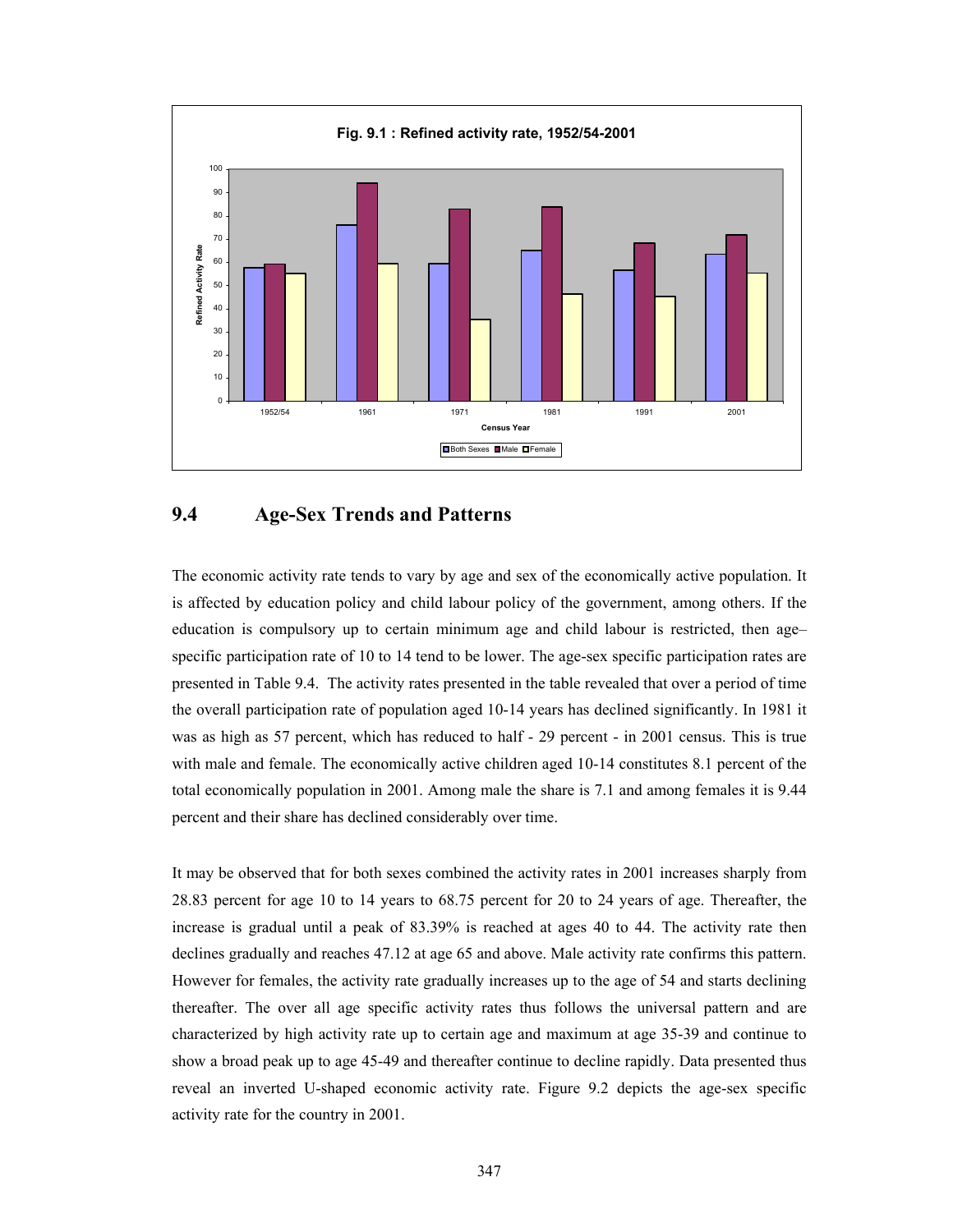|              |                      | 1971 |        |                      | 1981 |        |               | 1991  |        |               | 2001  |        |
|--------------|----------------------|------|--------|----------------------|------|--------|---------------|-------|--------|---------------|-------|--------|
| Age<br>group | <b>Both</b><br>Sexes | Male | Female | <b>Both</b><br>Sexes | Male | Female | Both<br>Sexes | Male  | Female | Both<br>Sexes | Male  | Female |
| $10 - 14$    | 50.5                 | 59.2 | 40.1   | 56.9                 | 61.3 | 51.9   | 23.28         | 18.44 | 28.54  | 28.83         | 27.34 | 30.42  |
| 15-19        | 61.6                 | 75.7 | 46.2   | 60.7                 | 69.2 | 51.3   | 49.43         | 49.57 | 49.29  | 48.92         | 49.70 | 36.61  |
| 20-24        | 63.5                 | 89.8 | 39.2   | 66.1                 | 86.3 | 47.6   | 66.35         | 80.52 | 54.31  | 68.75         | 76.90 | 54.14  |
| 25-29        | 65.3                 | 95.1 | 36.6   | 68.7                 | 93.4 | 44.9   | 72.34         | 92.77 | 54.13  | 78.17         | 91.94 | 72.80  |
| 30-34        | 63.7                 | 96.6 | 33.9   | 68.2                 | 95.3 | 43.3   | 73.92         | 95.61 | 54.03  | 81.84         | 96.60 | 77.80  |
| 35-39        | 66.9                 | 97.4 | 34.0   | 70.8                 | 95.8 | 44.1   | 75.63         | 96.33 | 54.73  | 83.27         | 97.36 | 78.51  |
| 40-44        | 64.7                 | 97.2 | 32.9   | 70.4                 | 96.0 | 44.7   | 74.55         | 95.93 | 54.30  | 83.39         | 97.12 | 83.42  |
| 45-49        | 66.7                 | 96.8 | 32.5   | 72.3                 | 96.4 | 44.9   | 74.13         | 95.12 | 52.31  | 83.29         | 96.75 | 84.39  |
| 50-54        | 62.9                 | 94.0 | 30.5   | 71.2                 | 94.3 | 44.7   | 70.73         | 92.07 | 48.17  | 80.82         | 94.65 | 93.72  |
| 55-59        | 60.0                 | 90.3 | 27.7   | 69.9                 | 92.2 | 43.3   | 66.85         | 88.56 | 41.69  | 77.89         | 91.56 | 69.29  |
| 60-64        | 39.7                 | 64.1 | 17.9   | 62.5                 | 83.3 | 39.9   | 45.96         | 66.47 | 25.50  | 67.23         | 81.91 | 77.77  |
| $65+$        | 25.1                 | 40.5 | 10.4   | 52.9                 | 68.7 | 35.0   | 26.92         | 40.27 | 12.92  | 47.12         | 59.71 | 34.30  |

**Table 9.4 : Age-sex specific economic activity rate, 1971-2001.** 

Source: CBS 1975, Vol. III, Part I, Table 19

CBS 1984, Vol. I, Part V, Table 21

CBS 1993, Vol. I, Part XIII, Table 50

CBS 2002, National Report, Table 25

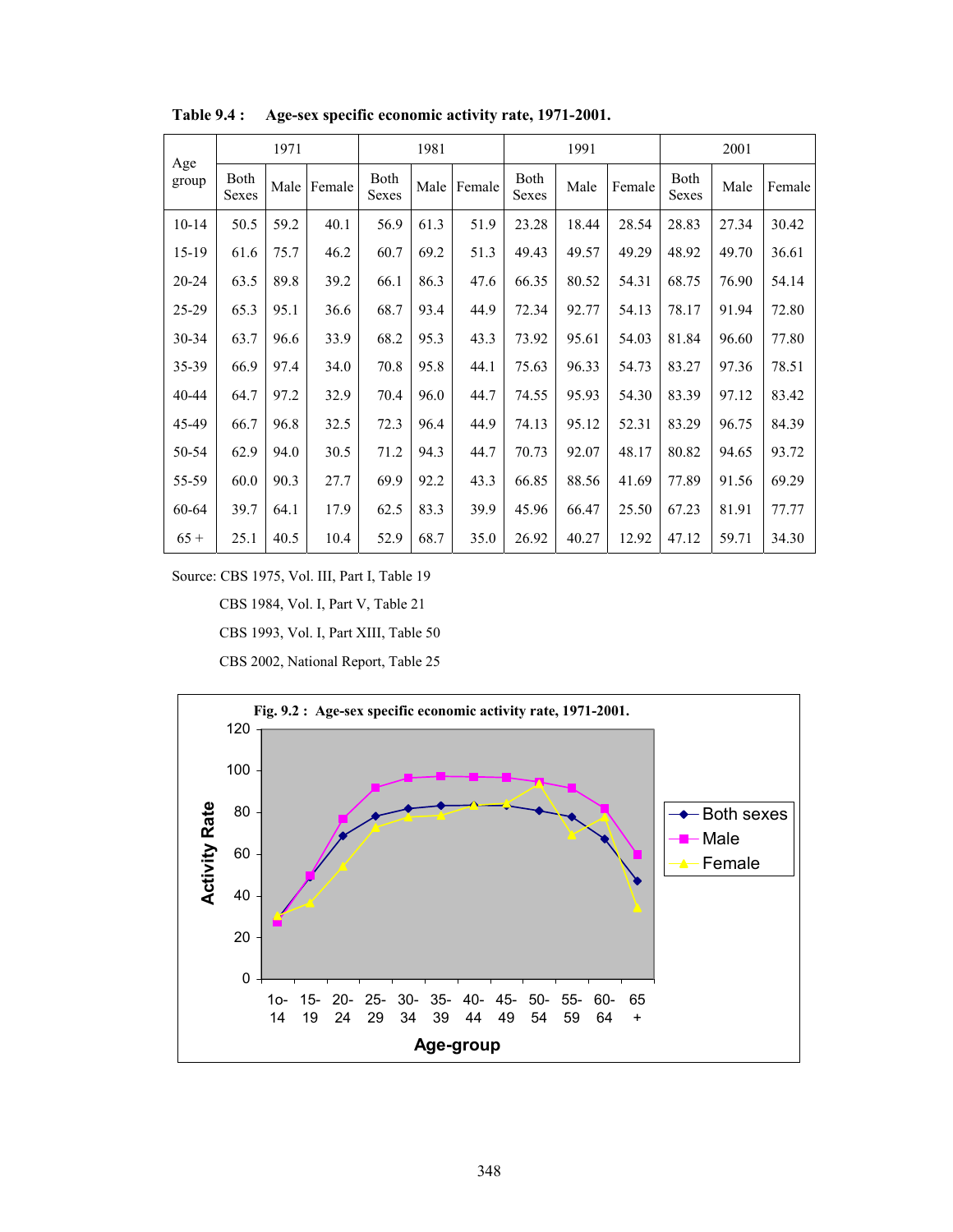Consistent with the data of earlier census, the 2001 census also recorded higher activity rate of male compared to female in all the age groups (see Table 9.3).

#### **9.5 Rural Urban Differences in Economic Activity Rates**

Activity rate tends to be affected by place of residence. The activity rates for males and females for rural and urban areas are presented in Table 9.5. The upper segment of the table shows CAR and lower segment shows RAR. The rates presented in the table clearly demonstrate the rural urban differences. Both CAR and RAR was higher in rural area than in urban area. This is quite usual in view of the fact that the share of *"students"* in the urban population is higher than in the rural areas. The difference is gradually narrowing down. Among females between rural and urban areas the differences persisted while among males it has come down to its minimum level in 2001. While the CAR of rural females differed significantly with its urban counterpart, the difference between rural and urban males is minimal in 2001. It is also true with the RAR.

|                |                                  | Rural |        | <b>Urban</b>                       |       |        |  |  |  |
|----------------|----------------------------------|-------|--------|------------------------------------|-------|--------|--|--|--|
| Census<br>Year | <b>Crude Activity Rate (CAR)</b> |       |        |                                    |       |        |  |  |  |
|                | <b>Both Sexes</b>                | Male  | Female | <b>Both Sexes</b>                  | Male  | Female |  |  |  |
| 1961           | 76.9                             | 94.8  | 60.5   | 55.5                               | 79.5  | 59.4   |  |  |  |
| 1971           | 60.1                             | 83.7  | 36.0   | 42.3                               | 66.8  | 12.3   |  |  |  |
| 1981           | 45.99                            | 58.46 | 32.98  | 39.77                              | 54.69 | 22.58  |  |  |  |
| 1991           | 40.94                            | 48.15 | 33.84  | 30.56                              | 44.76 | 15.19  |  |  |  |
| 2001           | 47.69                            | 52.67 | 42.77  | 41.27                              | 51.89 | 29.97  |  |  |  |
|                |                                  |       |        | <b>Refined Activity Rate (RAR)</b> |       |        |  |  |  |
| 1971           | 60.07                            | 83.69 | 36.02  | 48.20                              | 75.88 | 11.40  |  |  |  |
| 1981           | 65.85                            | 83.77 | 47.19  | 54.90                              | 74.86 | 31.48  |  |  |  |
| 1991           | 58.76                            | 69.78 | 48.10  | 40.76                              | 59.44 | 20.34  |  |  |  |
| 2001           | 65.43                            | 72.80 | 58.25  | 52.28                              | 65.69 | 37.99  |  |  |  |

**Table 9.5 : Economic activity rate by sex and place of residence, 1952/54 - 2001.** 

Source: CBS 1975, Vol. III, Part I, Table 19

CBS 1984, Vol. I, Part V, Table 21

CBS 1993, Vol. I, Part XIII, Table 50

CBS 2002, Unpublished Tables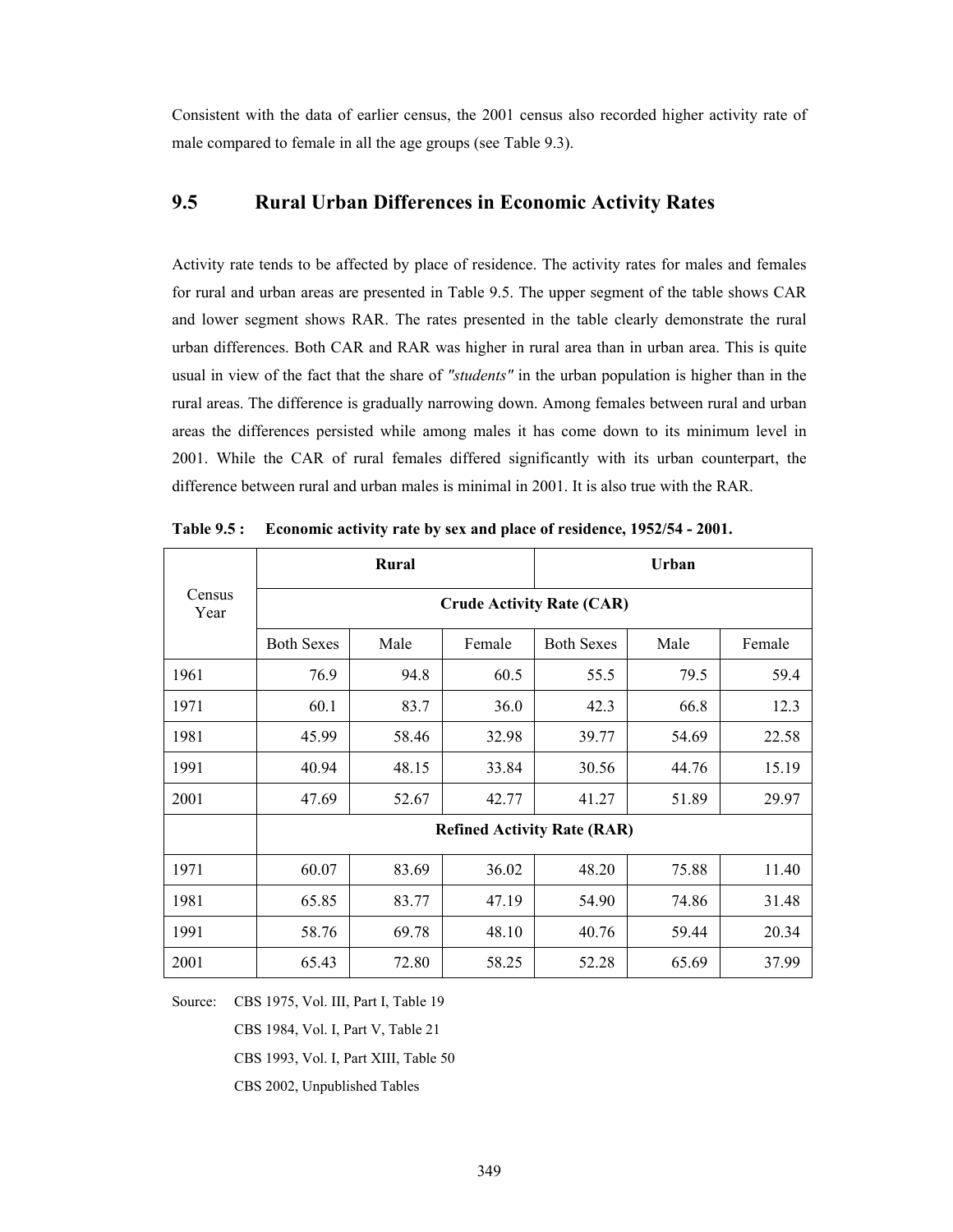The age-specific activity rates in 2001 for rural urban area presented in Table 9.6 indicates that for all ages the rural rates for both sexes combined are substantially higher than urban rates. The differences are more alarming between ages 10-29 years of age. This could possibly be explained from the fact that the rural population constitutes larger proportion of children and young people and school enrolment rate is also lower than in the urban areas.

|         | 1991*         |       |        |               |       |        |               | $2001**$ |        |               |       |        |  |
|---------|---------------|-------|--------|---------------|-------|--------|---------------|----------|--------|---------------|-------|--------|--|
| Age     | Rural         |       |        | Urban         |       |        | Rural         |          |        | Urban         |       |        |  |
| Group   | Both<br>Sexes | Male  | Female | Both<br>Sexes | Male  | Female | Both<br>Sexes | Male     | Female | Both<br>Sexes | Male  | Female |  |
| $10-14$ | 24.84         | 36.56 | 30.62  | 7.56          | 8.02  | 7.04   | 30.54         | 28.84    | 32.34  | 17.42         | 17.31 | 17.53  |  |
| 15-19   | 52.52         | 52.12 | 52.90  | 23.26         | 29.56 | 16.37  | 52.04         | 52.43    | 51.68  | 31.81         | 35.65 | 27.61  |  |
| 20-24   | 69.58         | 83.45 | 58.10  | 42.03         | 60.86 | 22.60  | 72.35         | 80.13    | 65.69  | 52.10         | 63.33 | 40.53  |  |
| 25-29   | 74.52         | 94.09 | 57.40  | 55.02         | 83.10 | 25.86  | 80.54         | 93.20    | 69.30  | 67.01         | 86.36 | 47.42  |  |
| 30-34   | 75.41         | 96.29 | 56.69  | 61.19         | 90.43 | 28.85  | 83.60         | 97.00    | 71.18  | 73.32         | 94.79 | 50.15  |  |
| 35-39   | 77.00         | 96.85 | 57.27  | 63.13         | 91.97 | 29.78  | 84.92         | 97.67    | 72.52  | 74.73         | 95.81 | 52.01  |  |
| 40-44   | 75.74         | 96.45 | 56.55  | 62.62         | 91.33 | 29.15  | 84.94         | 97.53    | 72.85  | 74.78         | 95.05 | 51.61  |  |
| 45-49   | 75.35         | 95.68 | 54.49  | 61.28         | 89.56 | 27.30  | 84.90         | 97.22    | 72.38  | 73.57         | 94.11 | 49.83  |  |
| 50-54   | 72.02         | 92.80 | 50.21  | 55.98         | 84.11 | 23.89  | 73.22         | 95.64    | 69.76  | 68.97         | 89.31 | 46.05  |  |
| 55-59   | 68.19         | 89.41 | 43.58  | 51.29         | 78.66 | 19.79  | 91.55         | 92.70    | 65.40  | 63.68         | 83.12 | 40.54  |  |
| 60-64   | 46.66         | 66.39 | 26.48  | 37.05         | 61.17 | 13.11  | 69.52         | 83.64    | 55.15  | 50.42         | 69.04 | 31.91  |  |
| $65+$   | 27.38         | 40.48 | 13.52  | 21.82         | 37.82 | 6.59   | 49.33         | 61.61    | 36.62  | 31.92         | 45.77 | 19.28  |  |

**Table 9.6 : Age-sex specific activity rates by place of residence, 1991-2001.** 

\*Source : Shrestha & Pant: Economically Active Population, Chapter VII in Population Monograph, CBS, 1995 Page 209 – 210.

\*\* Source : CBS Unpublished Tables of Population Census 2001.

#### **9.6 Ecological and Regional Differentials in Economic Activity**

In order to examine the ecological differences in activity rates the country has been classified into three ecological zones viz., mountain, hill and terai. The differences in activity rates measured in terms of both CAR and RAR among three ecological zones are presented in Table 9.7. In all the three ecological regions the CAR has increased over time. In 1991 it has come down. This decline is attributed to the change in the definition of economically active population in 1991 census. Among the three ecological regions mountain has the highest CAR and RAR while terai has the lowest and hill is in between. This pattern continued in 2001 census as well. Ecological differences in the activity rates have widen over time. Sex differences in activity rates among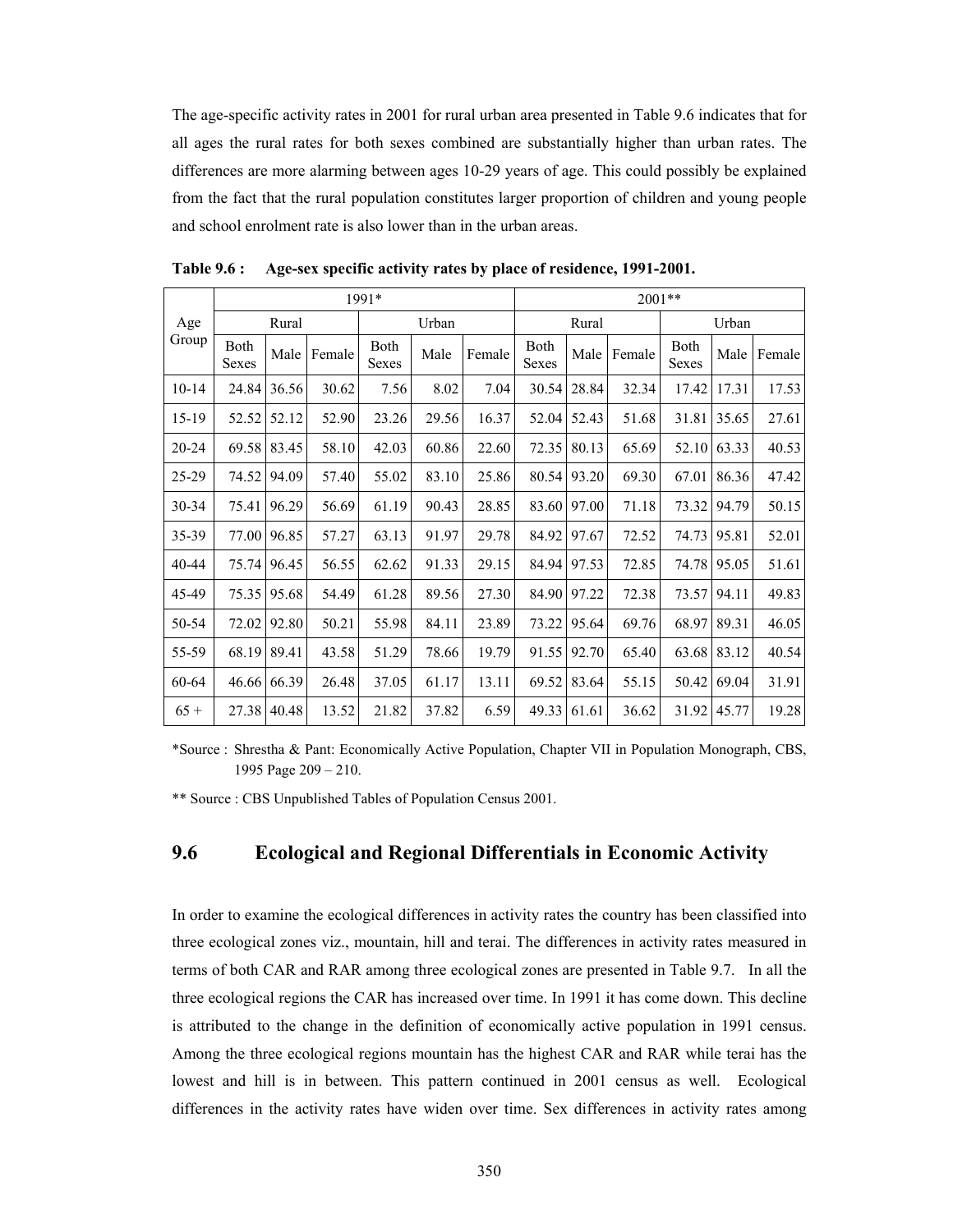three ecological zones have continued. In mountain, however, the differences in the activity rate between male and female have narrowed down from 23 percentage points in 1971 to merely onepercentage points in 2001. In hill and terai the difference continue to prevail. As the data presented in Table 9.7 shows the differences in the activity rate among male and female is more pronounced in terai compared to other two ecological zones. This phenomenon is true for RAR as well.

| Census |          | Crude Activity Rate (CAR) |       | Refined Activity Rate (RAR) |       |       |  |  |
|--------|----------|---------------------------|-------|-----------------------------|-------|-------|--|--|
| Year   | Mountain | Hill                      | Terai | Mountain                    | Hill  | Terai |  |  |
| 1971   |          |                           |       |                             |       |       |  |  |
| Total  | 50.75    | 44.81                     | 35.75 | 69.99                       | 62.89 | 51.32 |  |  |
| Male   | 62.43    | 58.43                     | 58.97 | 85.51                       | 81.99 | 83.33 |  |  |
| Female | 38.98    | 30.86                     | 14.97 | 54.13                       | 44.16 | 16.09 |  |  |
| 1981   |          |                           |       |                             |       |       |  |  |
| Total  | 54.45    | 53.33                     | 36.91 | 75.66                       | 68.78 | 58.80 |  |  |
| Male   | 61.83    | 61.45                     | 54.50 | 85.91                       | 82.03 | 83.80 |  |  |
| Female | 46.72    | 44.54                     | 18.94 | 64.93                       | 55.41 | 31.34 |  |  |
| 1991   |          |                           |       |                             |       |       |  |  |
| Total  | 52.63    | 44.37                     | 33.78 | 74.49                       | 62.78 | 48.56 |  |  |
| Male   | 52.62    | 47.02                     | 47.85 | 74.92                       | 67.54 | 68.87 |  |  |
| Female | 52.64    | 41.85                     | 19.18 | 74.08                       | 58.38 | 27.53 |  |  |
| 2001   |          |                           |       |                             |       |       |  |  |
| Total  | 79.37    | 65.87                     | 59.00 | 76.47                       | 62.41 | 53.54 |  |  |
| Male   | 79.88    | 70.16                     | 71.92 | 76.89                       | 66.49 | 66.76 |  |  |
| Female | 78.88    | 61.84                     | 45.61 | 76.06                       | 58.59 | 39.84 |  |  |

**Table 9.7 : Crude and refined activity rates by sex for ecological regions, 1971-2001.** 

Source : Shrestha & Pant: Economically Active Population, Chapter VII in Population Monograph, CBS, 1995 page 209-210

CBS Unpublished Tables of Population Census 2001

The differences in activity rates measured in terms of both CAR and RAR among five development regions are presented in Table 9.8. With the exception of MWDR, in other four development regions the CAR has increased during 1981 – 2001, the increase is however very marginal. The inter-regional differences in the CAR and RAR are minimal among all five regions. Data presented in Table 9.8 reveal gender differences in the activity rate, which is more pronounced in CDR. It should be further noted that FWDR recorded a significant achievement in narrowing down the gender differences in CAR and RAR. The difference in CAR between male and female was as high as 23-percentage points in 1981, which has come down to less than 2 percentage points in 2001. Given the gender differences in several other indicators in this region this result needs further probing.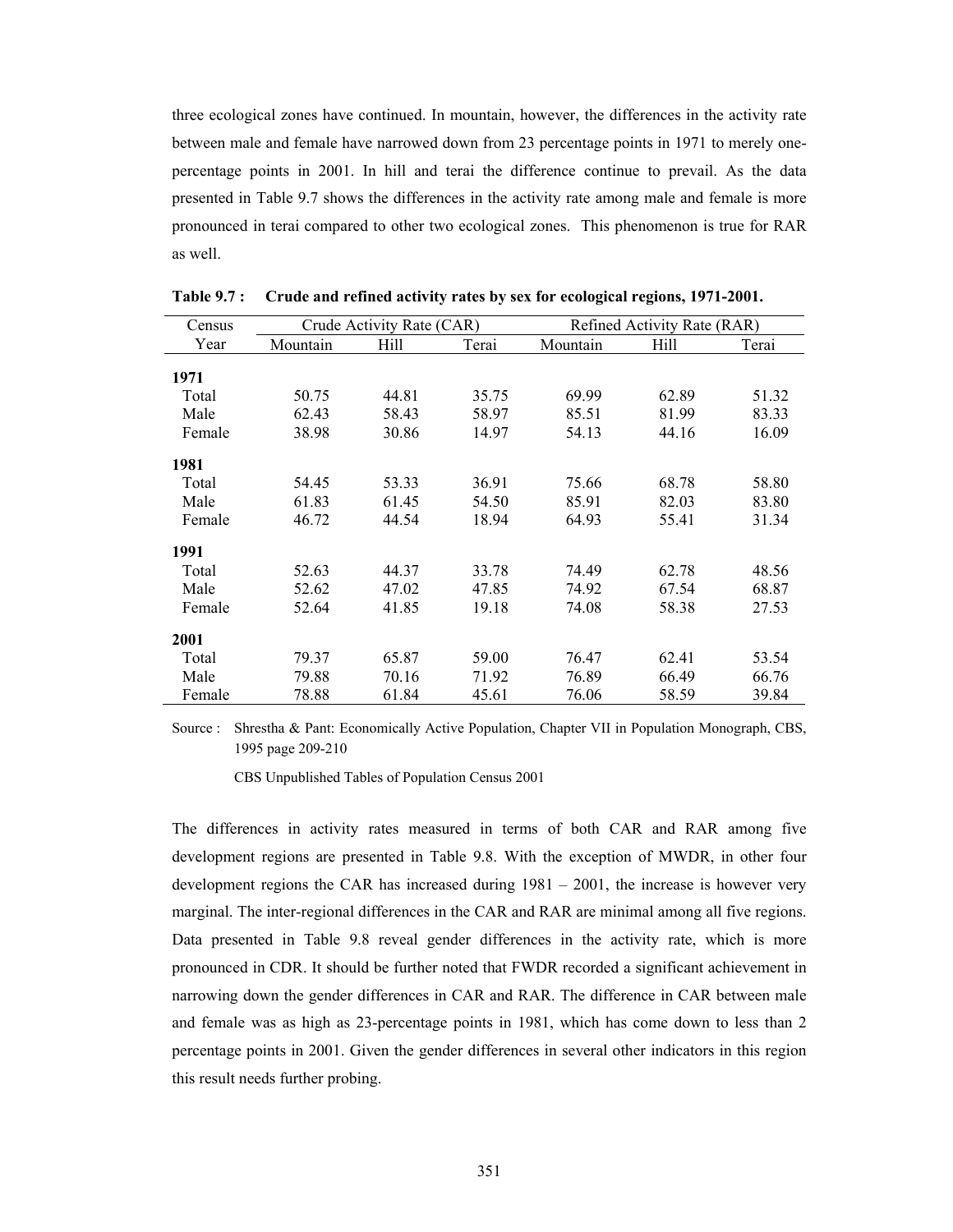|                   | <b>EDR</b>                       | <b>CDR</b> | <b>WDR</b>                         | <b>MWDR</b> | <b>FWDR</b> |  |  |  |  |  |
|-------------------|----------------------------------|------------|------------------------------------|-------------|-------------|--|--|--|--|--|
|                   | <b>Crude Activity Rate (CAR)</b> |            |                                    |             |             |  |  |  |  |  |
| $1981+$           |                                  |            |                                    |             |             |  |  |  |  |  |
| <b>Both Sexes</b> | 44.49                            | 43.46      | 46.86                              | 49.25       | 48.26       |  |  |  |  |  |
| Male              | 57.43                            | 58.63      | 56.95                              | 59.91       | 59.29       |  |  |  |  |  |
| Female            | 30.86                            | 27.22      | 36.51                              | 38.21       | 36.69       |  |  |  |  |  |
| $1991++$          |                                  |            |                                    |             |             |  |  |  |  |  |
| <b>Both Sexes</b> | 39.13                            | 38.03      | 40.36                              | 42.74       | 44.72       |  |  |  |  |  |
| Male              | 47.94                            | 49.45      | 43.99                              | 49.30       | 47.65       |  |  |  |  |  |
| Female            | 30.28                            | 26.20      | 36.98                              | 36.23       | 41.90       |  |  |  |  |  |
| $2001++$          |                                  |            |                                    |             |             |  |  |  |  |  |
| <b>Both Sexes</b> | 47.38                            | 44.36      | 47.34                              | 48.41       | 51.01       |  |  |  |  |  |
| Male              | 53.62                            | 53.47      | 49.77                              | 52.82       | 51.93       |  |  |  |  |  |
| Female            | 41.15                            | 34.82      | 45.10                              | 44.03       | 50.10       |  |  |  |  |  |
|                   |                                  |            | <b>Refined Activity Rate (RAR)</b> |             |             |  |  |  |  |  |
|                   |                                  |            |                                    |             |             |  |  |  |  |  |
| 1981              |                                  |            |                                    |             |             |  |  |  |  |  |
| <b>Both Sexes</b> | 63.22                            | 61.73      | 66.72                              | 71.90       | 70.45       |  |  |  |  |  |
| Male              | 81.14                            | 83.02      | 81.27                              | 87.50       | 87.64       |  |  |  |  |  |
| Female            | 44.13                            | 38.79      | 51.40                              | 55.78       | 52.88       |  |  |  |  |  |
| 1991              |                                  |            |                                    |             |             |  |  |  |  |  |
| <b>Both Sexes</b> | 55.28                            | 53.55      | 57.62                              | 62.44       | 65.62       |  |  |  |  |  |
| Male              | 68.09                            | 69.83      | 64.19                              | 72.13       | 70.81       |  |  |  |  |  |
| Female            | 42.55                            | 36.78      | 51.75                              | 52.72       | 60.76       |  |  |  |  |  |
| 2001              |                                  |            |                                    |             |             |  |  |  |  |  |
| <b>Both Sexes</b> | 63.64                            | 59.47      | 64.03                              | 67.58       | 71.59       |  |  |  |  |  |
| Male              | 72.41                            | 71.54      | 68.65                              | 74.05       | 73.64       |  |  |  |  |  |
| Female            | 54.98                            | 46.76      | 59.91                              | 61.20       | 69.61       |  |  |  |  |  |

**Table 9.8 : Crude and refined activity rate by sex and development region, 1981– 2001.** 

Source : + CBS, 1987 - Population Monograph of Nepal, Table 9.24, p. 234

++ Shrestha & Pant: Economically Active Population, Chapter VII in Population Monograph, CBS, 1995, Table 22, p. 231

+++ Computed from Population Census 2001 National Reports Table 25, CBS, 2002

- EDR = Eastern Development Region
- CDR = Central Development Region

WDR = Western Development Region

MWDR= Mid-western Development Region

FWDR = Far-western Development Region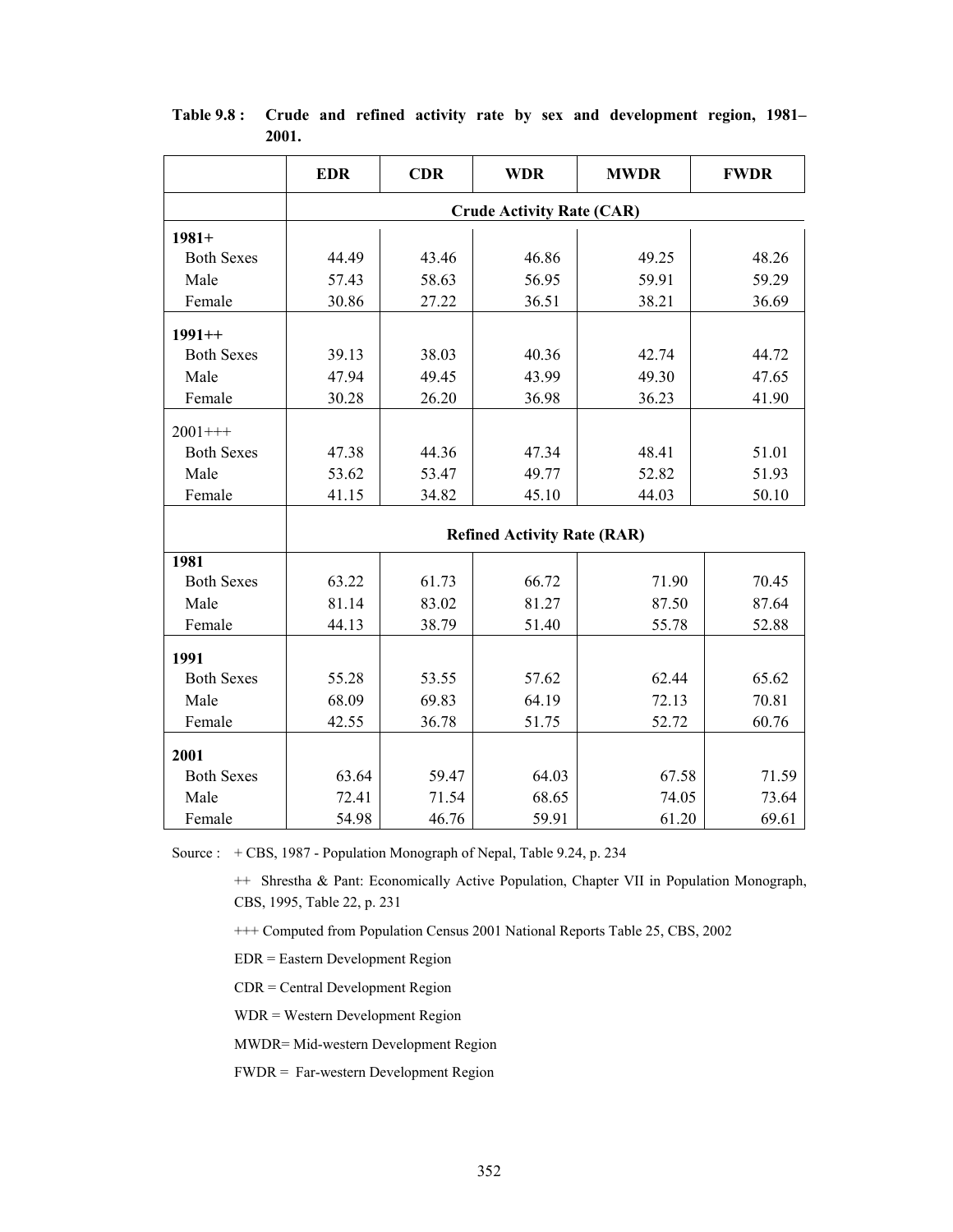#### **9.7 Structure of Economically Active Population**

#### **9.7.1 Industrial Classification of Economically Active Population**

The population census of 2001 used the term industry to refer to the activity of the establishment in which an employed person worked during the reference period or last worked if unemployed. Like in the previous censuses, 2001 census also asked all 10 years and above economically active person to mention the establishment (industry) of their occupation. Census followed International Standard of Industrial Classification to classify jobs according to the type of industry (*UN*, 1990). Accordingly, all activities that employed people engaged themselves were classified under 17 different industry groups (*CBS*, 2001). For the sake of analysis these categories were reclassified into nine standard industry group types. Population Census 2001 data on industrial and occupational classification of economically active population has been presented for the *usually active* population. Therefore, caution should be exercised while making comparison with the previous censuses.

The data presented in Table 9.9 illustrates that there has been a gradual shift of employment from agriculture to non-agricultural occupation. In 1971 people employed in agriculture sector was as high as 95 percent, which has come down to 66 percent in 2001. This decline was much larger for males compared to females. Manufacturing and commerce industry recorded a significant improvement in terms of employment of economically active population. In 1971 merely one percent of the employed population was engaged in manufacturing and commerce industries. In 2001 the share of these industries rose to 9 and 10 percent respectively. This is indeed a significant shift in employment structure in the country. Data further revealed that more and more females are getting engaged in manufacturing (less than 1 % in 1971 to 10% in 2001) as compared to males. Personal and community services also recorded a decline in its share of the employed population during 1991-2001.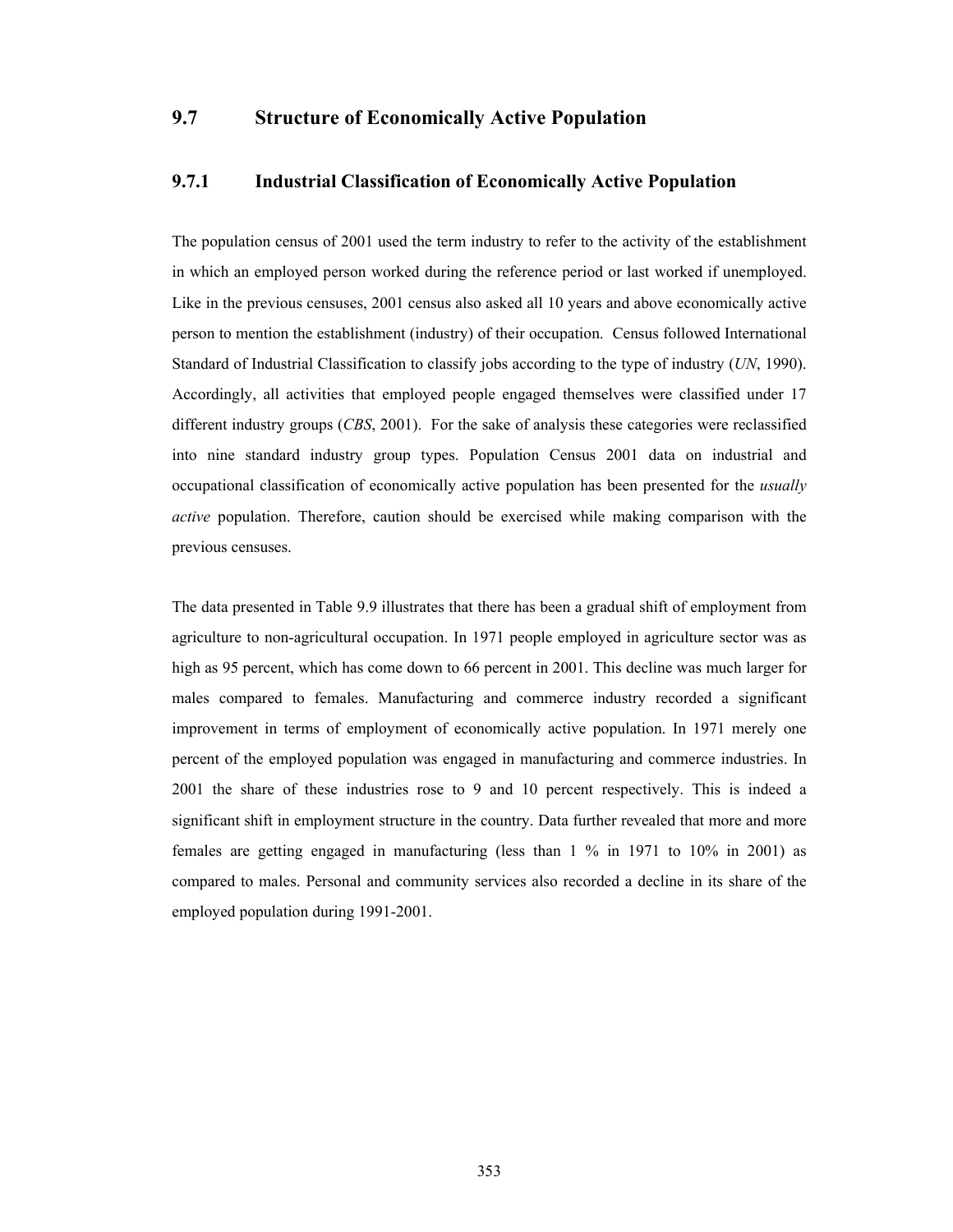|                                   |                          | 1971  |        |                          | 1981  |        |                             | 1991  |        |                      | 2001* |        |
|-----------------------------------|--------------------------|-------|--------|--------------------------|-------|--------|-----------------------------|-------|--------|----------------------|-------|--------|
| Major Industry                    | <b>Both</b><br>Sexes     | Male  | Female | Both<br>Sexes            | Male  | Female | <b>Both</b><br><b>Sexes</b> | Male  | Female | Both<br><b>Sexes</b> | Male  | Female |
| Agriculture, Forestry $&$ Fishing | 94.35                    | 92.81 | 98.17  | 91.15                    | 88.71 | 95.75  | 81.23                       | 74.93 | 90.53  | 65.70                | 60.25 | 72.83  |
| Mining & Quarrying                | $\overline{\phantom{0}}$ | 0.00  | 0.00   | $\blacksquare$           | 0.02  | 0.01   | 0.03                        | 0.04  | 0.02   | 0.16                 | 0.18  | 0.13   |
| Manufacturing                     | 1.07                     | 1.32  | 0.46   | 0.50                     | 0.63  | 0.21   | 2.04                        | 2.64  | 1.16   | 8.81                 | 8.15  | 9.67   |
| Electricity, Gas & water          | 0.04                     | 0.05  | 0.00   | 0.04                     | 0.06  | 0.01   | 0.16                        | 0.25  | 0.03   | 1.49                 | 0.59  | 2.68   |
| Construction                      | 0.10                     | 0.14  | 0.01   | 0.02                     | 0.04  | 0.01   | 0.49                        | 0.73  | 0.13   | 2.89                 | 4.20  | 1.19   |
| Commerce                          | 1.32                     | 1.62  | 0.55   | 1.60                     | 2.10  | 0.69   | 3.49                        | 4.47  | 2.04   | 9.94                 | 10.72 | 8.94   |
| Transport & Communication         | 0.21                     | 0.27  | 0.02   | 0.11                     | 0.16  | 0.01   | 0.69                        | 1.12  | 0.07   | 1.63                 | 2.78  | 0.14   |
| Finance & Business Services       | 0.06                     | 0.10  | 0.01   | 0.14                     | 0.20  | 0.04   | 0.28                        | 0.41  | 0.09   | 0.00                 | 1.17  | 0.25   |
| Personal & Community Services     | 2.84                     | 3.69  | 0.78   | 4.58                     | 5.98  | 1.92   | 10.25                       | 13.58 | 5.32   | 6.70                 | 9.63  | 2.88   |
| Others                            | $\overline{\phantom{a}}$ | 0.00  | 0.00   | $\overline{\phantom{a}}$ | 0.00  | 0.00   | 0.38                        | 0.60  | 0.06   | 1.65                 | 2.09  | 1.07   |
| Industry not stated               | $\blacksquare$           | 0.00  | 0.00   | 1.86                     | 2.13  | 1.35   | 0.96                        | 1.23  | 0.55   | 0.22                 | 0.23  | 0.22   |

**Table 9.9 : Percentage distribution of economically active population by type of major industries and sex, 1971-2001.** 

Source : Shrestha & Pant: Economically Active Population, Chapter VII in Population Monograph, CBS, 1995 page 209-210; CBS: Population Census 2001 Unpublished Tables

\* Based on Tables of usually economically active population.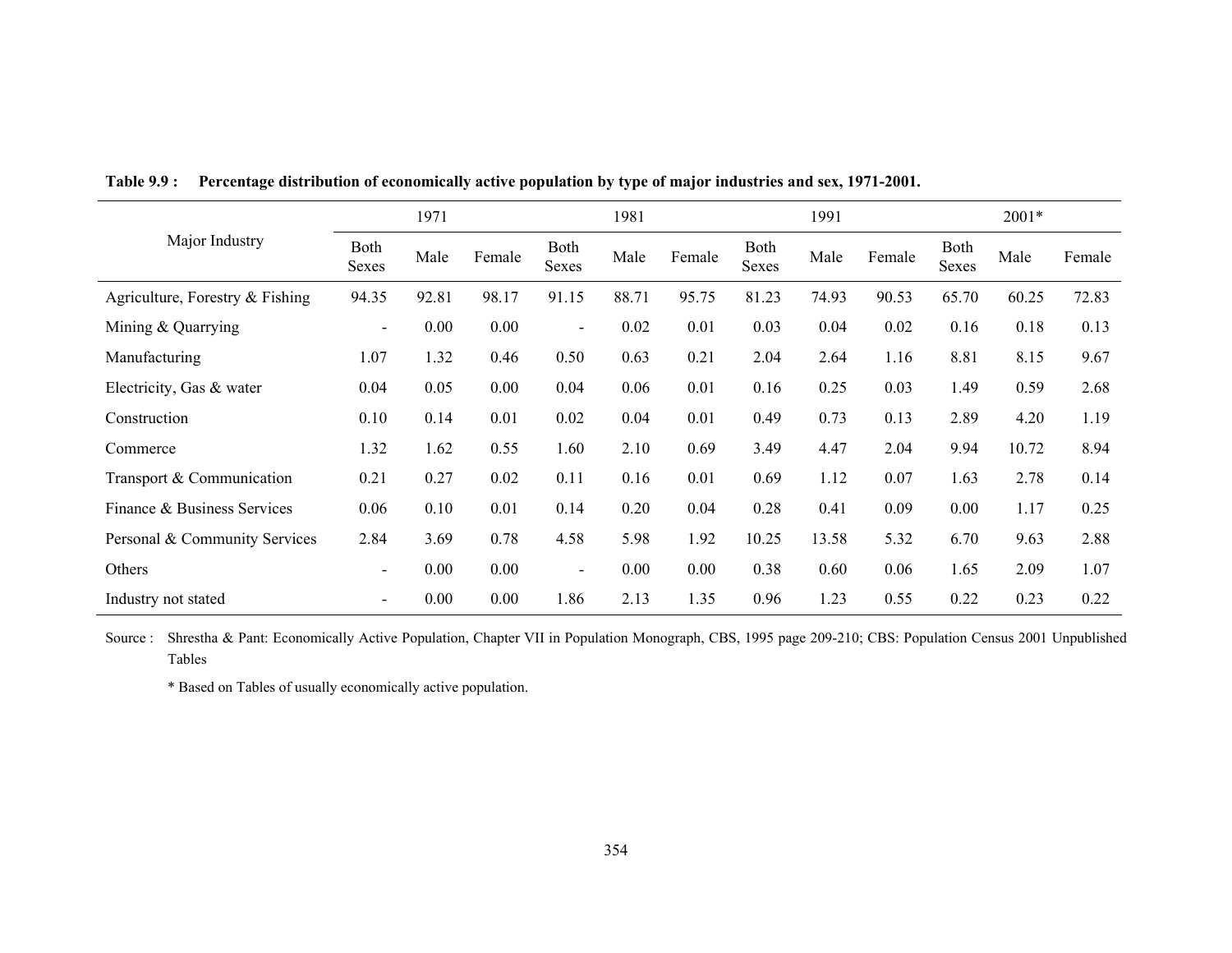# **9.7.2 Ecological and Regional Variations in the Industrial Classification of Economically Active Population**

Although majority of the usually economically active population is engaged in agriculture in all three ecological zones the proportion engaged in agriculture in Mountain is significantly higher than Hill and Terai. Four-fifths (81%) of the Mountain population still rely on agriculture for their employment showing the dominance of this sector. This proportion is much higher than the national average of 65 percent. In other industry categories the proportion engaged in Mountain is less than 5 percent except in commerce (6%). In Hill and Terai the employment structure shows diversification of employment to non-agriculture sector. In Terai one in ten active populations are engaged in manufacturing and commerce while in Hill the proportions are slightly lower. Data presented in Table 9.10 thus reveal the ecological variations in active population engaged across different industry groups.

| Major Industry                    | Mountain | Hill  | Terai |
|-----------------------------------|----------|-------|-------|
| Agriculture, Forestry $&$ Fishing | 80.71    | 68.48 | 59.80 |
| Mining $&$ Quarrying              | 0.05     | 0.16  | 0.18  |
| Manufacturing                     | 5.32     | 8.14  | 10.20 |
| Electricity, Gas & water          | 1.25     | 1.48  | 1.57  |
| Construction                      | 1.19     | 2.15  | 4.01  |
| Commerce                          | 6.19     | 8.93  | 11.76 |
| Transport & Communication         | 0.56     | 1.38  | 2.10  |
| Finance & Business Services       | 0.20     | 0.75  | 0.91  |
| Personal & Community Services     | 3.82     | 6.91  | 7.03  |
| Others                            | 0.48     | 1.30  | 2.24  |
| Industry not stated               | 0.19     | 0.27  | 018   |

**Table 9. 10 : Percentage distribution of usually economically active population by major industrial sectors for ecological region, 2001.** 

Source : CBS, Unpublished tables of Population Census 2001

By development regions the proportion engaged in agriculture, forestry and fishing is highest (77%) and the proportion engaged in manufacturing is lowest (6%) in FWDR among other regions. In EDR, WDR and MWDR the proportion engaged in agriculture is close to the national average of 65 percent while in CDR this proportion (58%) is lower than the national average but proportion engaged in manufacturing (11.4%) is higher than the national average of 8.9 percent and also highest among other regions. In trade and commerce the proportion engaged is more or less equal among all the development regions except in FWDR that has the lowest of 6 percent engaged (Table 9.11). By gender the proportion of females engaged in agriculture, manufacturing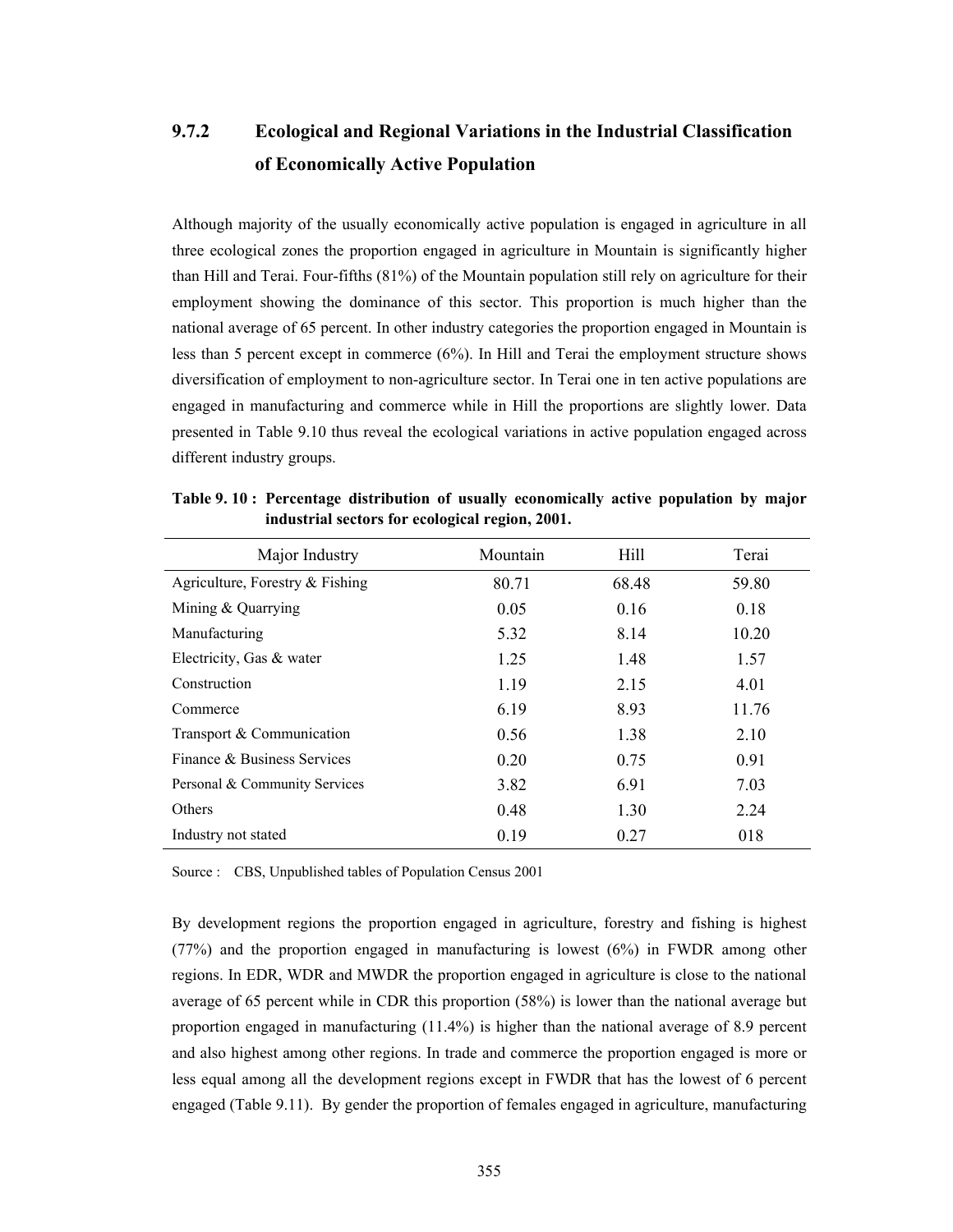and electricity gas and water industry group is higher than male in all the five development regions. Males' involvement is higher in trade and commerce, construction and personal and community services in all five regions (Annex 9.1).

| <b>Major Industry</b>             | <b>EDR</b> | <b>CDR</b> | <b>WDR</b> | <b>MWDR</b> | <b>FWDR</b> |
|-----------------------------------|------------|------------|------------|-------------|-------------|
| Agriculture, Forestry $&$ Fishing | 67.42      | 58.39      | 68.18      | 68.33       | 76.76       |
| Mining $&$ Quarrying              | 0.17       | 0.14       | 0.21       | 0.20        | 0.08        |
| Manufacturing                     | 7.75       | 11.39      | 7.98       | 8.13        | 5.57        |
| Electricity, Gas & water          | 1.64       | 1.35       | 1.43       | 1.83        | 1.37        |
| Construction                      | 2.22       | 3.53       | 2.93       | 3.36        | 1.78        |
| Commerce                          | 10.24      | 11.15      | 10.16      | 9.13        | 6.02        |
| Transport & Communication         | 1.63       | 2.24       | 1.46       | 1.08        | 0.72        |
| Finance & Business Services       | 0.64       | 1.14       | 0.63       | 0.61        | 0.42        |
| Personal & Community Services     | 6.04       | 8.94       | 5.80       | 5.17        | 4.83        |
| Others                            | 2.03       | 1.46       | 1.05       | 1.95        | 2.20        |
| Industry not stated               | 0.21       | 0.27       | 0.16       | 0.22        | 0.26        |
| <b>Total</b>                      | 100.00     | 100.00     | 100.00     | 100.00      | 100.00      |

**Table 9. 11 : Percentage distribution of usually economically active population by major industry groups for development region, 2001.** 

Source : CBS, 2002 Population Census 2001 National Reports Table 27.

#### **9.7.3 Industrial Sectors**

Various industry types are conventionally reclassified into three major sectors viz., primary, secondary and tertiary sectors. Primary industry comprises mainly agriculture; forestry and fishing. Secondary sector includes mining and quarrying; manufacturing and construction. Tertiary sector consists of electricity, gas and water supply; wholesale and retail trade; transport, storage and communication; finance intermediation; business; public administration and social security; education and health; and social and community and personal services. In fact there is a wide controversy concerning the validity of this classification (*CBS,* 1977). Yet the proportion of the employed population engaged in these three sectors act as an index of economic development of the country. Development Economist hold the view that with the growth of the economy the shift in employment pattern is broadly in the nature of bringing down the proportion of employment in the agriculture sector and some increase in the proportion of employment in industrial sector.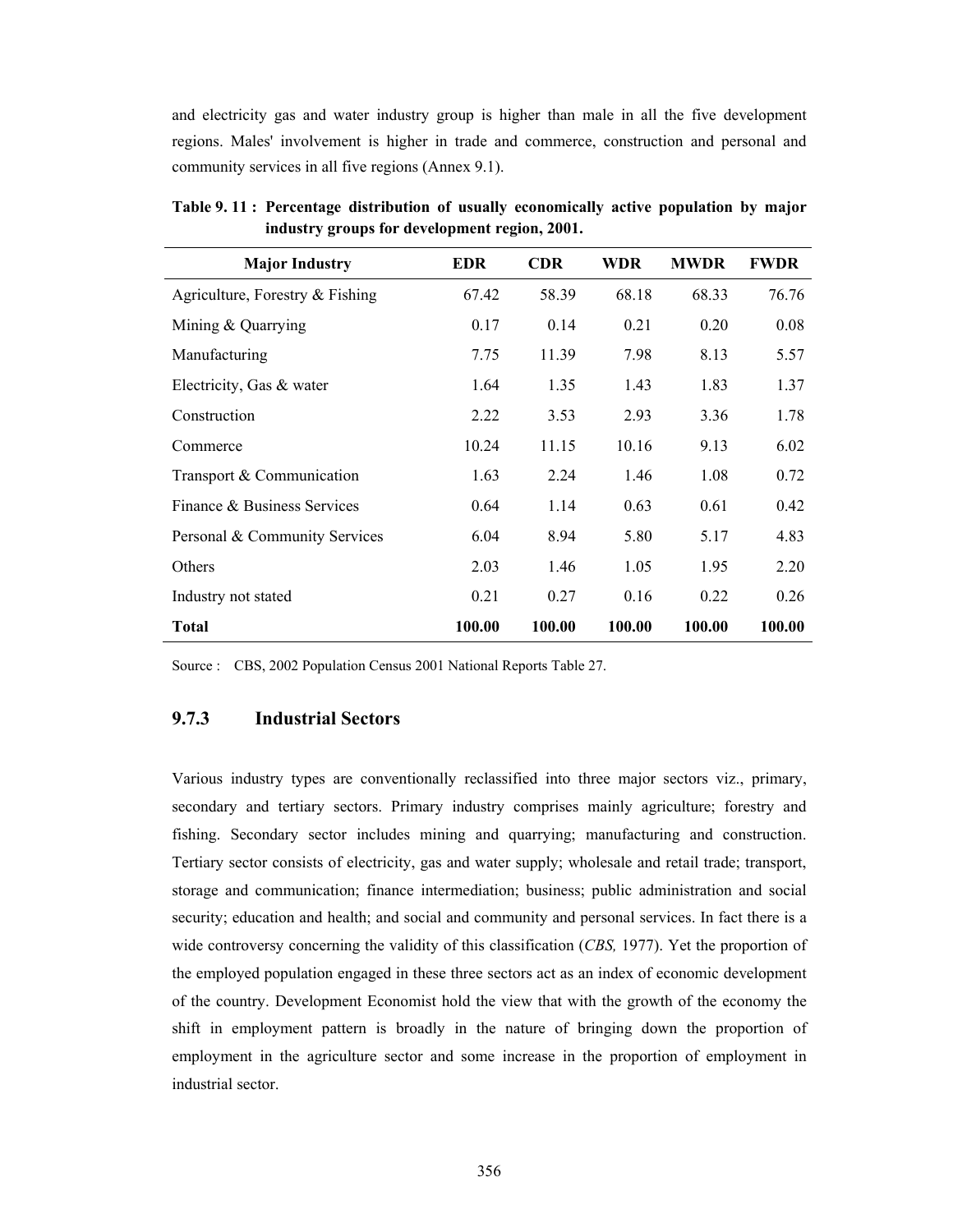The percentage distribution of employed population by three broad industry sectors and by urban and rural areas is presented in Table 9.12. While the proportion of employed population engaged in primary sector recorded a decline between 1971 and 2001, the proportion engaged in secondary and tertiary sectors recorded marked increase. This clearly shows the shift in the functional distribution of labour force and also socio-economic transformation in the country. More noticeable decline may be witnessed between 1991 and 2001 during which primary sector experienced decline to the tune of 16 percentage points whereas secondary and tertiary sector experienced significant increase between 7 to 9 percentage points during the same period. When these results are compared with the Nepal Labour Force Survey results carried out in 1998/99 the primary sector showed higher proportion of people employed (76vs 66%) while secondary (10% vs12%) and tertiary sector (14% vs 22%) revealed lesser proportion engaged (CBS, 1999). As the experience indicates, when the economy moves ahead, the proportion of labour force engaged in primary sector gradually declines and correspondingly the proportion of labour force engaged in secondary and tertiary sector increases. This experience is becoming true in our case as well.

| <b>Sex</b>        | Year | Primary      | Secondary | Tertiary | Unspecified                  |  |  |  |  |  |
|-------------------|------|--------------|-----------|----------|------------------------------|--|--|--|--|--|
| <b>NEPAL</b>      |      |              |           |          |                              |  |  |  |  |  |
|                   | 1971 | 94.37        | 1.17      | 4.45     |                              |  |  |  |  |  |
| <b>Both Sexes</b> | 1981 | 91.15        | 0.53      | 6.47     | 1.87                         |  |  |  |  |  |
|                   | 1991 | 81.23        | 2.56      | 14.87    | 1.24                         |  |  |  |  |  |
|                   | 2001 | 65.70        | 11.86     | 22.21    | 0.23                         |  |  |  |  |  |
|                   | 1971 | 92.81        | 1.46      | 5.73     | $\qquad \qquad \blacksquare$ |  |  |  |  |  |
| Male              | 1981 | 88.71        | 0.68      | 8.48     | 2.13                         |  |  |  |  |  |
|                   | 1991 | 74.93        | 3.41      | 19.83    | 1.83                         |  |  |  |  |  |
|                   | 2001 | 60.25        | 12.53     | 26.99    | 0.23                         |  |  |  |  |  |
|                   | 1971 | 98.17        | 0.46      | 1.36     |                              |  |  |  |  |  |
| Female            | 1981 | 95.75        | 0.22      | 2.68     | 1.35                         |  |  |  |  |  |
|                   | 1991 | 90.53        | 1.31      | 7.55     | 0.61                         |  |  |  |  |  |
|                   | 2001 | 72.83        | 10.99     | 15.96    | 0.22                         |  |  |  |  |  |
|                   |      | <b>RURAL</b> |           |          |                              |  |  |  |  |  |
|                   | 1971 | 96.26        | 0.84      | 2.89     |                              |  |  |  |  |  |
| <b>Both Sexes</b> | 1981 | 92.74        | 0.33      | 5.14     | 1.78                         |  |  |  |  |  |
|                   | 1991 | 85.54        | 1.90      | 11.40    | 1.16                         |  |  |  |  |  |
|                   | 2001 | 72.25        | 10.17     | 17.37    | 0.21                         |  |  |  |  |  |
|                   | 1971 | 95.21        | 1.03      | 3.75     | $\frac{1}{2}$                |  |  |  |  |  |
| Male              | 1981 | 90.82        | 0.42      | 6.72     | 2.02                         |  |  |  |  |  |
|                   | 1991 | 80.37        | 2.62      | 15.39    | 1.61                         |  |  |  |  |  |
|                   | 2001 | 68.61        | 10.40     | 20.78    | 0.21                         |  |  |  |  |  |
|                   | 1971 | 98.75        | 0.38      | 0.86     | $\blacksquare$               |  |  |  |  |  |
| Female            | 1981 | 96.30        | 0.16      | 2.20     | 1.34                         |  |  |  |  |  |
|                   | 1991 | 92.69        | 0.87      | 5.81     | 0.53                         |  |  |  |  |  |
|                   | 2001 | 76.70        | 9.89      | 13.19    | 0.22                         |  |  |  |  |  |

**Table 9.12 : Percentage distribution of economically active population by major industrial sectors and sex for rural and urban areas, 1971-2001.**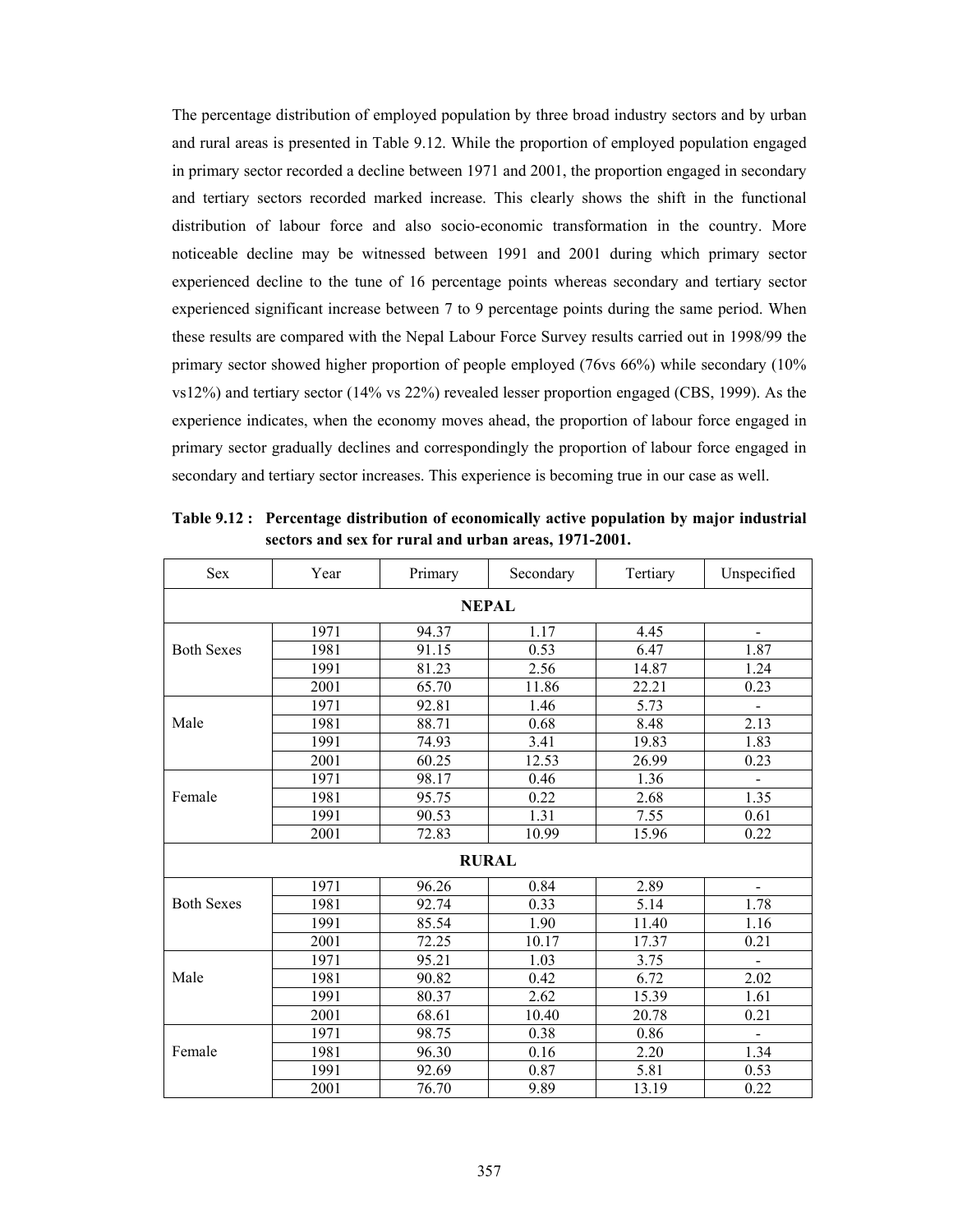| <b>Sex</b>        | Year | Primary | Secondary    | Tertiary | Unspecified |
|-------------------|------|---------|--------------|----------|-------------|
|                   |      |         | <b>URBAN</b> |          |             |
|                   | 1971 | 32.83   | 12.03        | 55.13    |             |
| <b>Both Sexes</b> | 1981 | 63.96   | 3.81         | 29.09    | 3.12        |
|                   | 1991 | 24.07   | 11.40        | 60.86    | 0.63        |
|                   | 2001 | 42.18   | 17.95        | 39.60    | 0.26        |
|                   | 1971 | 29.53   | 12.78        | 57.68    |             |
| Male              | 1981 | 57.00   | 4.54         | 34.74    | 3.70        |
|                   | 1991 | 19.67   | 11.42        | 64.90    | 4.01        |
|                   | 2001 | 33.70   | 19.29        | 46.70    | 0.30        |
|                   | 1971 | 54.81   | 7.02         | 38.16    |             |
| Female            | 1981 | 83.39   | 1.75         | 13.33    | 1.51        |
|                   | 1991 | 30.12   | 11.43        | 47.96    | 2.58        |
|                   | 2001 | 56.20   | 15.73        | 27.87    | 0.19        |

*Primary Sector = 1,2 Secondary= 3,4, & 6 Tertiary = 5,7 thru 17 Unspecified = 18 (See Population Census 2001 National Report table 30 for activities that correspond to the number belong to each sector)* 

Data presented in the table for urban areas raise some suspicion on the quality of data for 1991 census. In 1991 the proportion engaged in primary sector suddenly reduced to 24 percent, which again rose to 42 percent in 2001. This pattern is difficult to explain. Likewise, between 1981 and 1991 the proportion of labour force engaged in tertiary sector more than doubled and reached 61 percent. Given the extent of urbanization in the country this phenomenon is difficult to explain. In 2001, however, the proportion came down to 40 percent. There could however be some problem in the tabulation and processing of the data, which resulted in such unexpected trend and pattern of functional distribution of labour force in urban areas.

The data in Table 9.13 indicate the proportion of active population engaged in secondary and tertiary sector is highest in CDR and it is lowest in FWDR. In other three regions the proportion engaged is more or less equal. The industrial classification of active population engaged indicates that CDR is more diversified than any other development regions. It has relatively less proportion of active population engaged in primary sector and more proportion in secondary and tertiary sectors as compared to other development regions. .

**Table 9.13 : Percentage distribution of usually economically active population by major industrial sectors for development regions, 2001.** 

| Development Region      | Primary | Secondary | Tertiary | Unspecified |
|-------------------------|---------|-----------|----------|-------------|
| All Nepal               | 65.70   | 11.86     | 22 21    | 0.23        |
| Eastern Dev. Region     | 67.42   | 10.14     | 22.23    | 0.21        |
| Central Dev. Region     | 58.39   | 15.06     | 26.28    | 0.27        |
| Western Dev. Region     | 68.18   | 11.12     | 20.54    | 0.16        |
| Mid-Western Dev. Region | 68.83   | 11.69     | 1976     | 0.22        |
| Far-Western Dev. Region | 76.76   | 7.43      | 15.55    | 0.26        |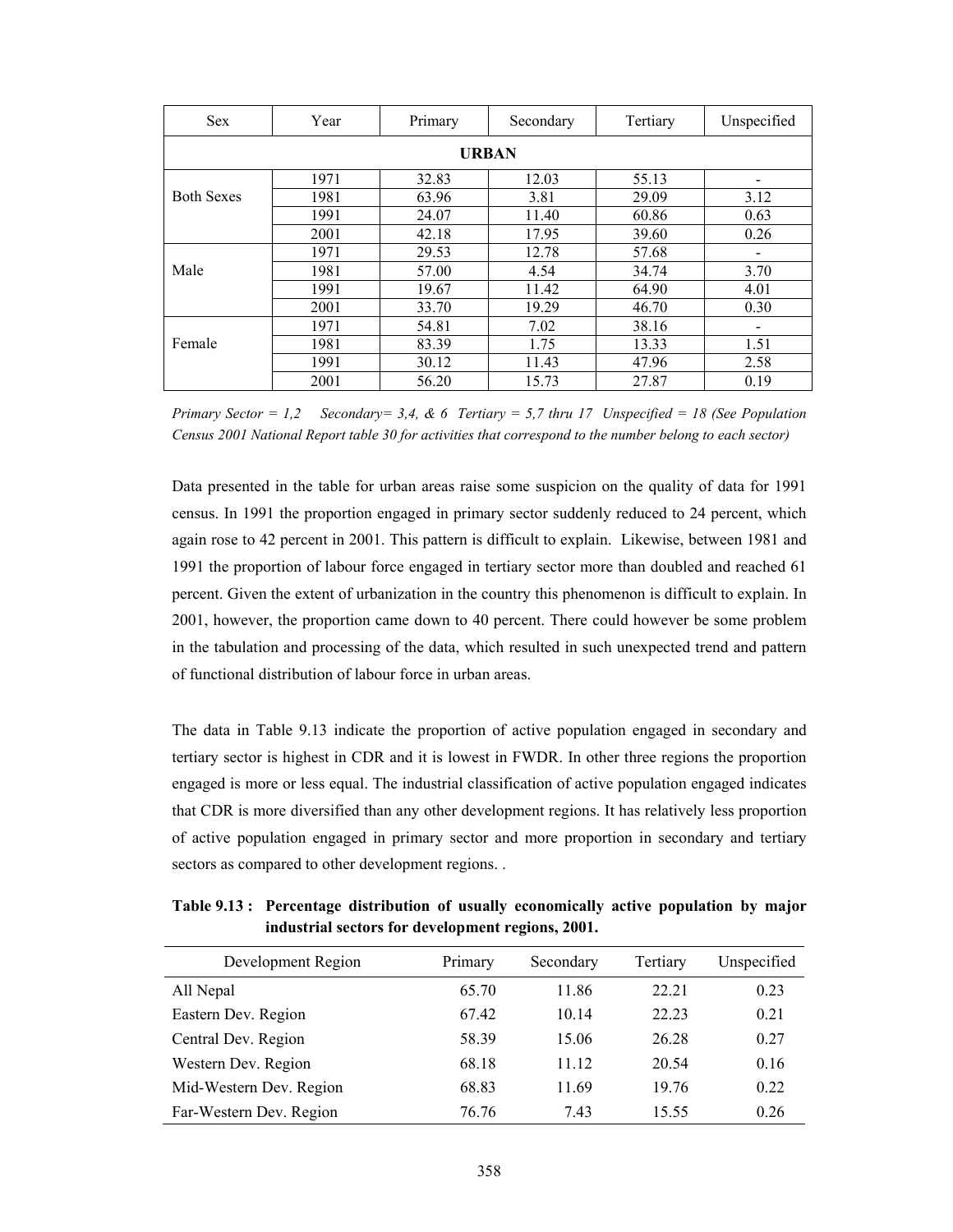#### **9.7.4 Occupational Distribution of Economically Active Population**

In the population census of 2001, all economically active populations were further asked about the nature of their work (occupation) and place of work. During the reference period of one year an economically active population might be involved in more than one occupation. But the census has considered the *usual work* (performed more usually during a year) to classify the population based on their usual occupation. It should be noted that although information on occupation was gathered in some details at the censuses, tabulations were however made only for the nine major occupation groups including "not stated" category. In the census 2001 all jobs were classified according to their occupation using the International Standard Classification of Occupations (ISCO).

Table 9.14 presents the distribution of usually economically active population by major occupation group, separately for males and females. The data presented in the table illustrates that agricultural occupations continue to dominate as a major occupation of the economically active population in 2001, though the share of this category of occupation in the total economically active population declined significantly from 94 percent in 1971 to 60 percent in 2001. As may be noted in the table while the proportion of employed population in production related occupation declined from 4.23 percent in 1991 to 1.43 percent in 2001 the proportion engaged in "others" category increased more than seven fold during the same period (from 2% to 15%). This marked increase raises room for suspicion that some activities of "*production related"* might have been put under *"others*" category resulting in the decline of the proportion of the former occupation type.

 "Others" category constituted about 15 percent of the economically active population in 2001. The population census 2001 classified this under the category *"elementary occupation".* What constitutes elementary occupation, however, is not clear in the census report. The other noticeable change in the occupational structure witnessed in the 2001 census is the threefold increase in the proportion of male involved in sales occupation. Likewise the women engaged in service occupation also recorded threefold increase between 1991(3.84%) and 2001 (9.53%). This clearly indicates that sales occupation is providing increasing opportunities of employment to males and service occupations to females. The proportion of "not stated" category has reduced to its minimum of less than one percent in 2001 census. This signifies that there has been improvement in the data collection procedure in the 2001 census.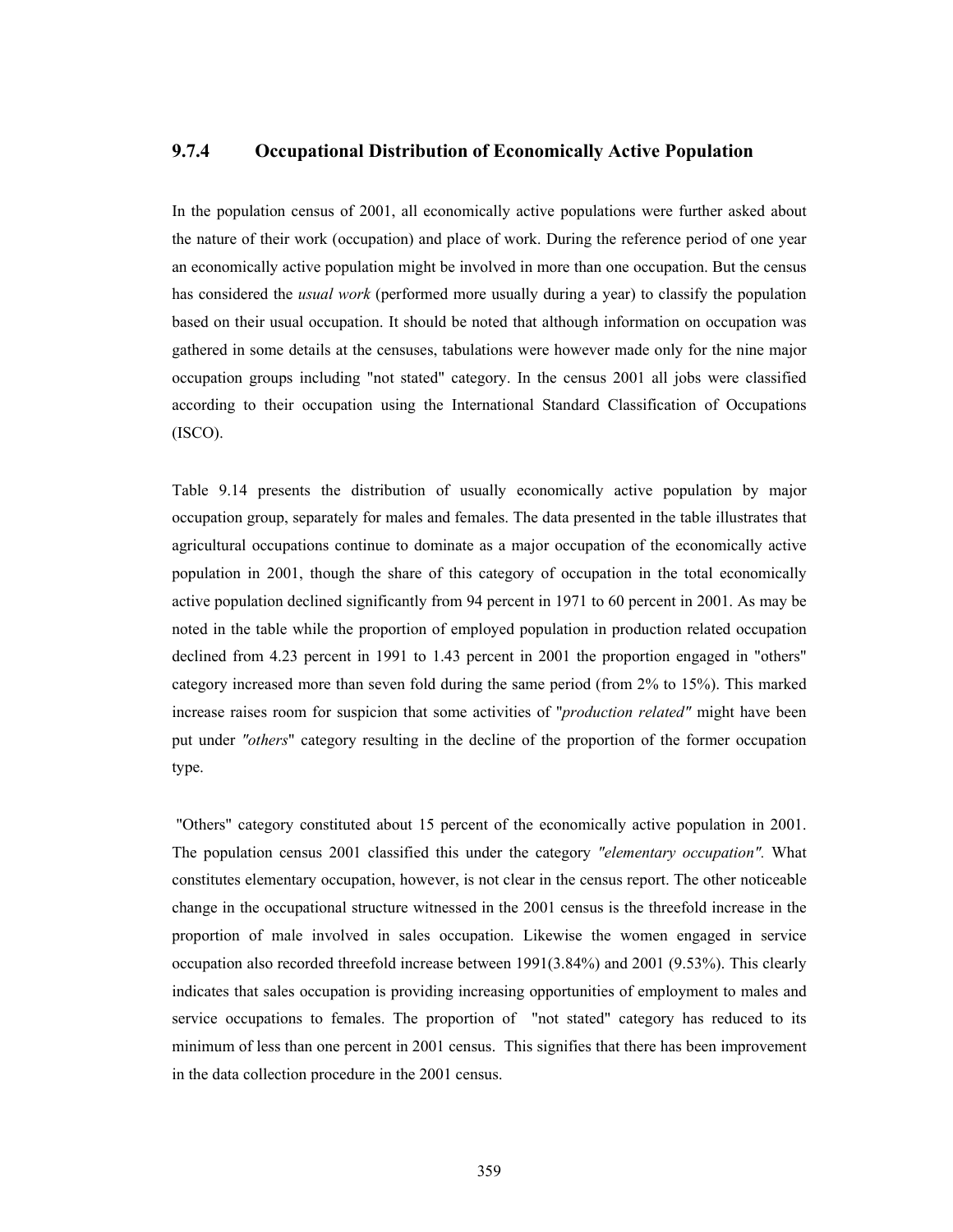|                           |                | 1971  |                              |               | 1981  |                |               | 1991  |        | 2001          |       |        |
|---------------------------|----------------|-------|------------------------------|---------------|-------|----------------|---------------|-------|--------|---------------|-------|--------|
| Major Occupational Groups | Both<br>Sexes  | Male  | Female                       | Both<br>Sexes | Male  | Female         | Both<br>Sexes | Male  | Female | Both<br>Sexes | Male  | Female |
| Professional & Technical  | 0.52           | 0.68  | 0.14                         | 0.93          | 1.19  | 0.45           | 1.78          | 2.54  | 0.66   | 4.18          | 5.93  | 1.90   |
| Administrative & Related  | 0.02           | 0.03  | 0.03                         | 0.09          | 0.13  | 0.02           | 0.30          | 0.15  | 0.07   | 0.57          | 0.87  | 0.18   |
| Clerical                  | 0.97           | 1.13  | 0.13                         | 0.71          | 1.03  | 0.12           | 1.06          | 1.60  | 0.26   | 2.03          | 3.13  | 0.60   |
| Sales                     | 1.24           | 1.54  | 0.51                         | 1.25          | 1.62  | 0.53           | 2.98          | 3.87  | 1.66   | 7.89          | 10.49 | 4.49   |
| Services                  | 0.70           | 0.84  | 0.38                         | 0.24          | 0.31  | 0.10           | 6.18          | 7.77  | 3.84   | 9.26          | 9.06  | 9.53   |
| Agriculture               | 94.37          | 92.80 | 98.17                        | 91.37         | 88.89 | 96.06          | 81.10         | 74.75 | 90.46  | 59.61         | 53.38 | 67.74  |
| Production                | 2.18           | 2.80  | 0.67                         | 3.12          | 3.86  | 1.73           | 4.23          | 5.76  | 1.96   | 1.43          | 2.19  | 0.43   |
| Others*                   | $\blacksquare$ |       |                              |               |       | $\blacksquare$ | 2.09          | 2.96  | 0.82   | 14.95         | 14.88 | 15.03  |
| Not Stated                |                |       | $\qquad \qquad \blacksquare$ | 1.73          | 2.28  | 0.99           | 0.28          | 0.31  | 0.25   | 0.08          | 0.07  | 0.10   |

**Table 9.14 : Percentage distribution of usually economically active population by sex and major occupation in Nepal, 1971 – 2001.** 

Source : Shrestha & Pant: Economically Active Population, Chapter VII in Population Monograph, CBS, 1995 page 209-210; CBS Unpublished Tables of Population Census 2001

 \* Refers to "Elementary Occupation " category in Table 28 – National Report of the Population Census 2001. For ease of comparison with the previous censuses it has been termed as "others" category.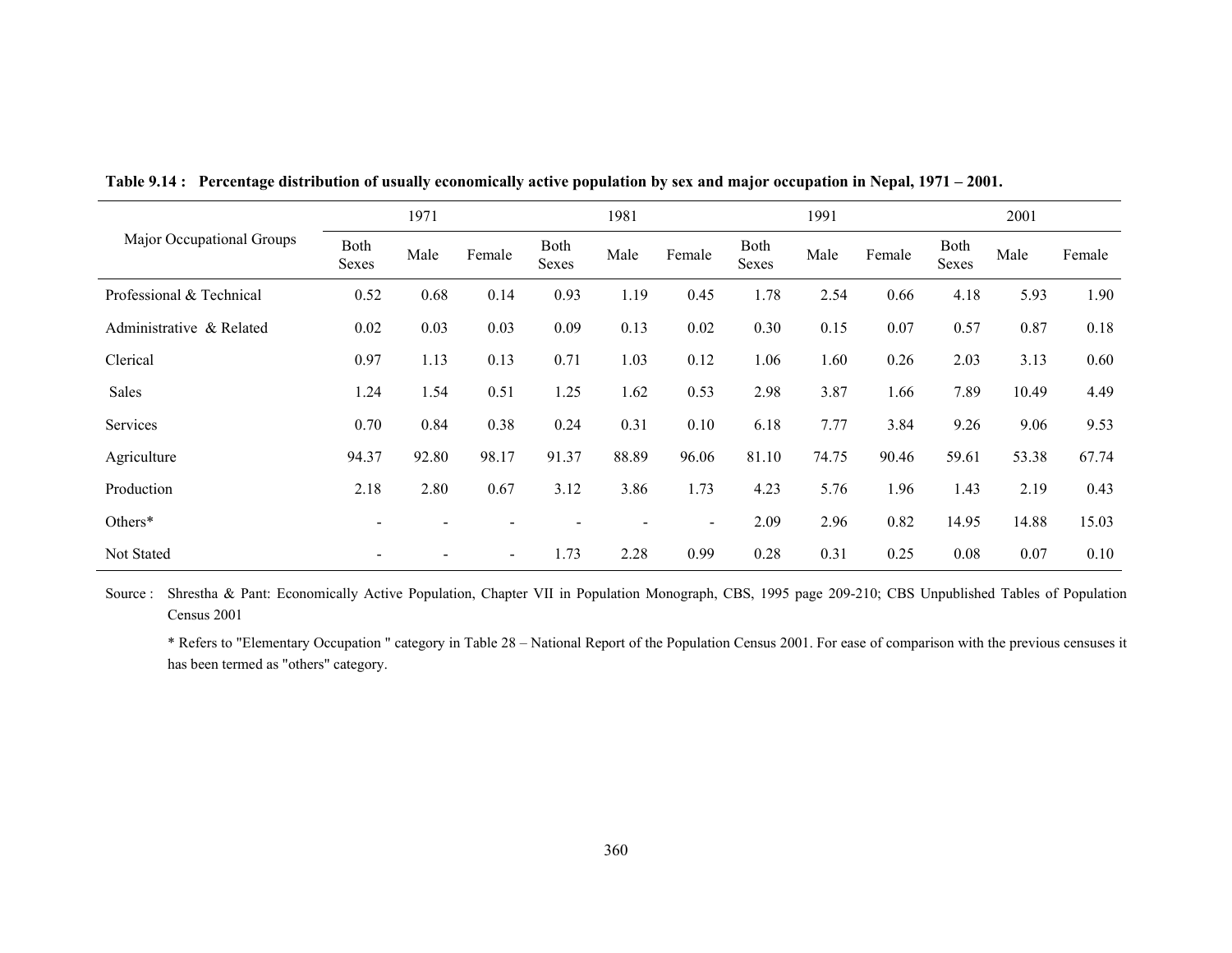# **9.7.5 Rural-Urban Differentials in the Structure of Usually Economically Active Population**

The rural-urban breakdown of the occupational distribution of the employed population in 2001 is presented in Table 9.15. In rural areas two-thirds (66%) of the populations are employed in agricultural occupation while in urban areas the proportion of such population was less than twofifths (38%). In both the areas more females are employed in agricultural occupation. In the rural areas the proportion was as high as 72 percent. These finding are in the expected direction. Furthermore, the proportion engaged in professional and technical occupation is much higher in urban areas as compared to rural areas. The classification of occupation into agriculture and nonagriculture reveals that majority of the economically active population (62%) in urban areas are employed in non-agriculture while in rural area only one-third (34%) are employed in nonagricultural activities.

|                           |                             | Rural |        | Urban                |       |        |  |  |
|---------------------------|-----------------------------|-------|--------|----------------------|-------|--------|--|--|
| Major Occupational Groups | <b>Both</b><br><b>Sexes</b> | Male  | Female | <b>Both</b><br>Sexes | Male  | Female |  |  |
| Professional & Technical  | 2.95                        | 4.44  | 1.13   | 8.58                 | 10.65 | 5.17   |  |  |
| Administrative & Related  | 0.32                        | 0.50  | 0.10   | 1.45                 | 2.02  | 0.52   |  |  |
| Clerical                  | 1.43                        | 2.31  | 0.36   | 4.18                 | 5.71  | 1.65   |  |  |
| Sales                     | 5.67                        | 7.70  | 3.18   | 15.86                | 19.33 | 10.12  |  |  |
| <b>Services</b>           | 7.98                        | 7.32  | 8.78   | 13.87                | 14.56 | 12.73  |  |  |
| Agriculture               | 65.58                       | 60.84 | 71.37  | 38.16                | 29.70 | 52.17  |  |  |
| Production                | 0.98                        | 1.52  | 0.31   | 3.02                 | 4.32  | 0.94   |  |  |
| Others $*$                | 15.01                       | 15.29 | 14.68  | 14.70                | 13.59 | 16.55  |  |  |
| <b>Not Stated</b>         | 0.08                        | 0.44  | 0.09   | 0.10                 | 0.09  | 0.12   |  |  |

**Table 9.15 : Percentage distribution of usually economically active population by major occupational group and by residence, Nepal, 2001.** 

Source : CBS, Population Census 2001 Unpublished Tables.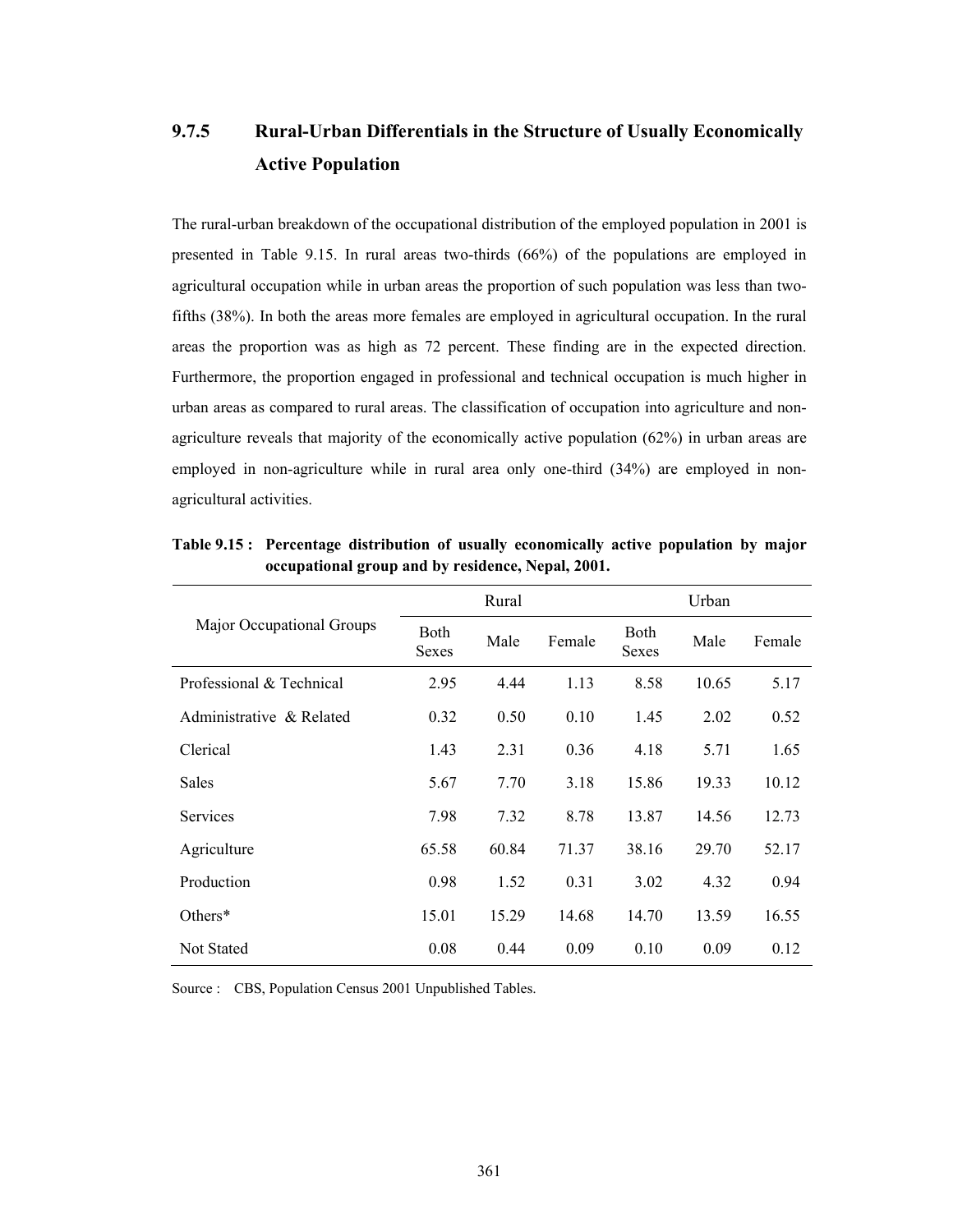# **9.7.6 Ecological and Regional Variations in the Occupational Classification of Economically Active Population**

Overwhelmingly large proportion of the employed population (79%) in Mountain and Hill (66%) has agriculture as their major occupation. As a result of this the population engaged in occupation other than agriculture is very low. The occupational pattern of the employed population is more diversified in Terai than in Hill and Mountain (Table 9.16). Only less than half of the employed population in Terai is engaged in agriculture. Sales and service occupation together accounts onefifth of the employed population in Terai where as in Mountain it is less than 10 percent and in Hill it is 15 percent. It should be noted here that elementary occupation, which has been categorized under "others", constituted more than one-fifth (22%) of the employed population in Terai. This proportion is more than double of Hill (10%) and almost two and half times higher than in Mountain(9%).

| Major Occupation         | Mountain | Hill       | Terai      |
|--------------------------|----------|------------|------------|
| Professional & Technical | 2.50     | 4.48       | 4.18       |
| Administrative & Related | 0.17     | 0.63       | 0.57       |
| Clerical                 | 0.99     | 2.16       | 2.09       |
| <b>Sales</b>             | 3.28     | 7.02       | 9.72       |
| <b>Services</b>          | 5.66     | 8.73       | 10.52      |
| Agriculture              | 78.48    | 65.91      | 49.15      |
| Production               | 0.30     | 1.43       | 1.63       |
| Others*                  | 8.56     | 9.53       | 22.01      |
| Not Stated               | 0.05     | 0.08       | 0.09       |
| <b>Total</b>             | 100      | <b>100</b> | <b>100</b> |

**Table 9.16 : Percentage distribution of usually economically active population by major occupation for ecological region, 2001.** 

Source : CBS, 2002 Population Census 2001 National Reports Table 27.

With regard to the occupational distribution of employment in CDR the proportion of population having agriculture as their major occupation is lowest while sales and service as their occupation is highest among others. FWDR has the highest proportion of employed population engaged in agriculture (73%). Data presented in Table 9.17 revealed a more diversity in term of occupation distribution of employed population in CDR as compared to other regions. With regard to the gender differentials in occupational distribution across development regions, the proportion of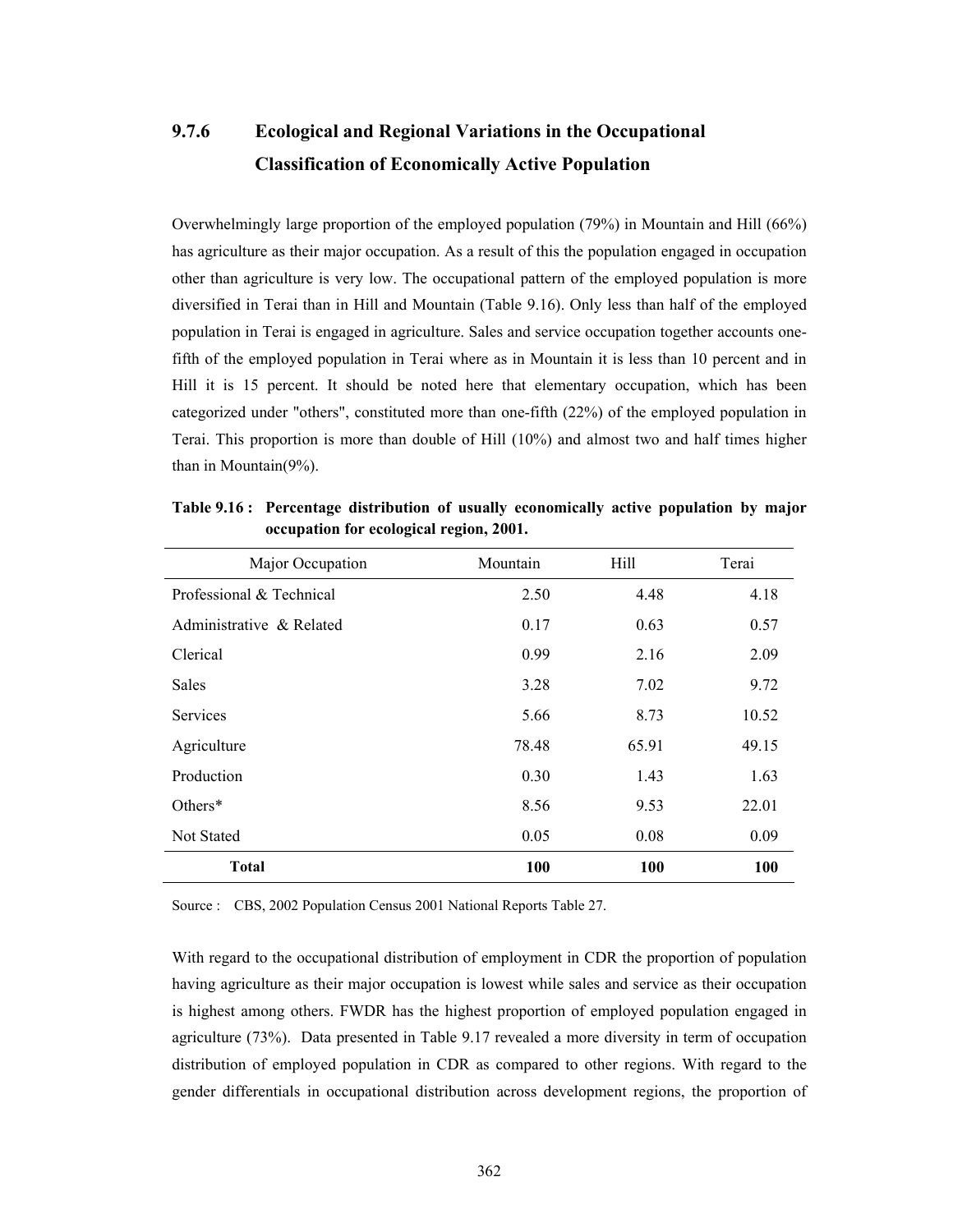females engaged in agriculture, as their major occupation is higher than males in all the regions while the proportion of males engaged in professional and technical and sales as their major occupation is larger than females in all the regions (Annex 9.2).

| <b>Major Occupation</b>  | <b>EDR</b> | <b>CDR</b> | <b>WDR</b> | <b>MWDR</b> | <b>FWDR</b> |  |
|--------------------------|------------|------------|------------|-------------|-------------|--|
| Professional & Technical | 3.78       | 5.39       | 4.09       | 3.32        | 2.52        |  |
| Administrative & Related | 0.58       | 0.82       | 0.46       | 0.34        | 0.27        |  |
| Clerical                 | 1.58       | 2.98       | 1.49       | 1.47        | 1.83        |  |
| Sales                    | 7.13       | 10.09      | 7.52       | 6.40        | 5.22        |  |
| <b>Services</b>          | 7.78       | 11.61      | 9.07       | 9.05        | 5.89        |  |
| Agriculture              | 59.35      | 50.92      | 63.88      | 64.54       | 73.24       |  |
| Production               | 1.16       | 2.26       | 1.22       | 0.87        | 0.50        |  |
| Others*                  | 18.56      | 15.85      | 12.20      | 13.94       | 10.44       |  |
| Not Stated               | 0.09       | 0.09       | 0.07       | 0.07        | 0.11        |  |
| <b>Total</b>             | 100        | 100        | 100        | 100         | 100         |  |

**Table 9.17 : Percentage distribution of usually economically active population by major occupation for development regions, 2001.** 

Source : CBS, 2002 Population Census 2001 National Reports Table 27.

#### **9.8 Employment Status**

It has been customary to classify the employed population into four broad categories according to their employment status. They are: (i) employer, (ii) employee, (iii) self-employed or own account worker and (iv) unpaid family worker. 2001 population census also used similar classification. This classification has been used for the employed population both in agriculture and nonagriculture sectors. In many countries the classification of agriculture follow a different employment categories. The percentage distribution of the employed population according to their employment status has been shown in Table 9.18. Own account worker still constituted the majority (63%) in 2001. This shows that a bulk of employed population is still self-employed in the country. It is, however, encouraging to note that there has been a consistent decline in the proportion over time. The proportion of employees has increased but modestly. Census results of 2001, however, indicated a marked difference in the proportion of male employees (34%) and female employees (13%). Though the employers proportion is still quite low in 2001(4%) the increase between 1991 and 2001 has been quite noticeable. It should be noted here that the proportion of unpaid family workers has increased in 2001, and the increase is more conspicuous for females. It shot up from 3.5 percent in 1991 to 12.8 percent in 2001. This sudden increase could be attributed to the inclusion of extended economic activity under the definition of the economically active population in 2001 census.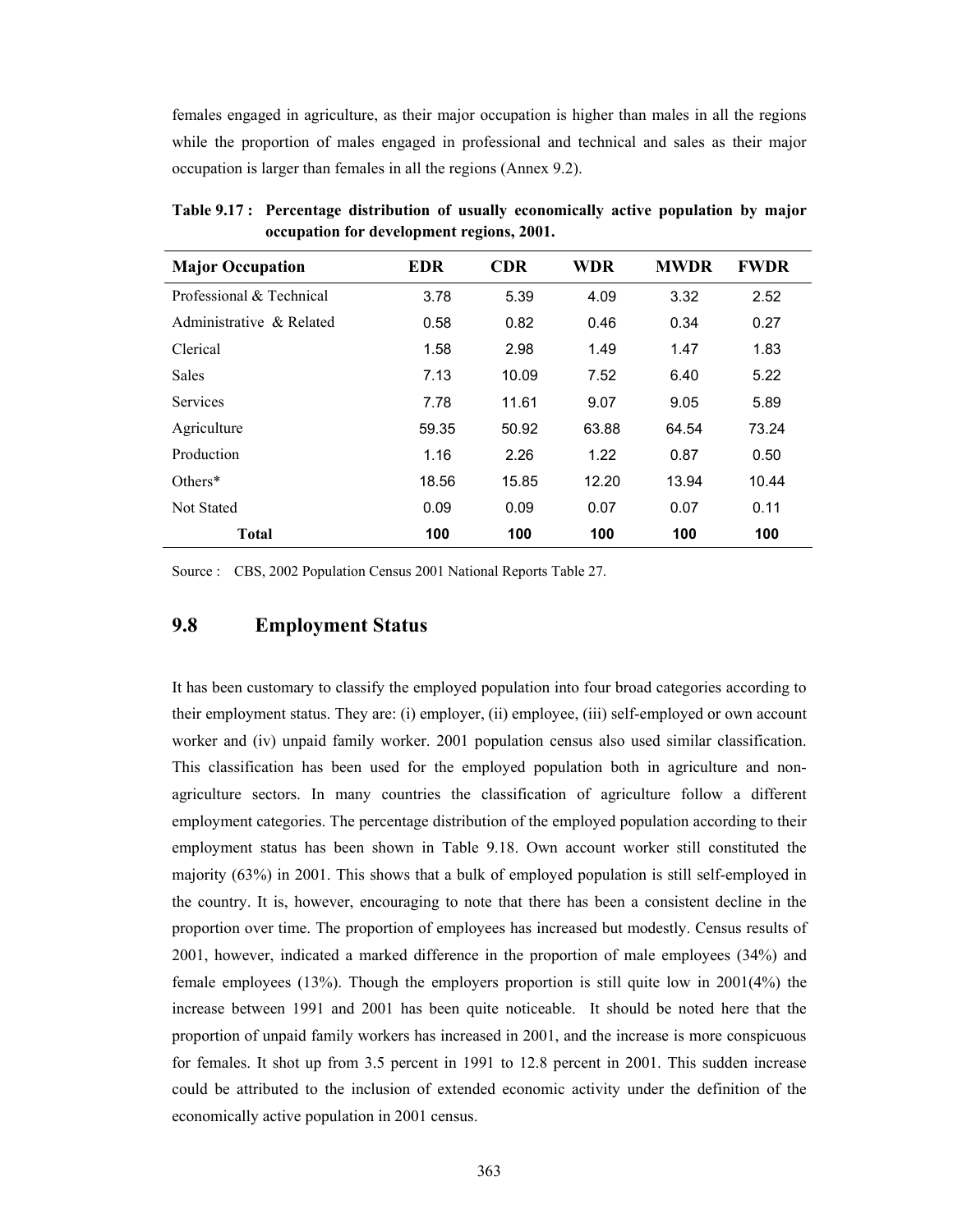| Employment                  | 1971                 |        |                          |               | 1981   |        |                      | 1991   |        |                             | 2001   |        |  |
|-----------------------------|----------------------|--------|--------------------------|---------------|--------|--------|----------------------|--------|--------|-----------------------------|--------|--------|--|
| <b>Status</b>               | <b>Both</b><br>Sexes | Male   | Female                   | Both<br>Sexes | Male   | Female | <b>Both</b><br>Sexes | Male   | Female | <b>Both</b><br><b>Sexes</b> | Male   | Female |  |
| Total                       | 100.00               | 100.00 | 100.00                   | 100.00        | 100.00 | 100.00 | 100.00               | 100.00 | 100.00 | 100.00                      | 100.00 | 100.00 |  |
| Employees                   | 9.34                 | 11.69  | 3.65                     | 9.07          | 11.84  | 3.85   | 21.41                | 27.81  | 11.96  | 24.63                       | 33.72  | 12.75  |  |
| Employers                   | 0.45                 | 0.55   | 0.21                     | 0.69          | 0.86   | 0.36   | 0.56                 | 0.70   | 0.36   | 3.80                        | 3.85   | 3.73   |  |
| Own Account Workers         | 85.82                | 84.66  | 88.98                    | 85.54         | 83.21  | 89.95  | 75.25                | 69.53  | 83.69  | 62.73                       | 56.69  | 70.63  |  |
| <b>Unpaid Family Worker</b> | 4.29                 | 3.10   | 7.16                     | 2.52          | 1.73   | 4.02   | 2.34                 | 1.53   | 3.53   | 8.83                        | 5.73   | 12.88  |  |
| Unspecified                 |                      |        | $\overline{\phantom{0}}$ | 2.18          | 2.36   | 1.82   | 0.44                 | 0.43   | 0.45   |                             |        |        |  |

**Table 9.18 : Percentage distribution of employed population (aged 10 + years) by employment status and sex, 1971-2001.** 

Source : Shrestha & Pant: Economically Active Population, Chapter VII in Population Monograph, CBS, 1995; CBS Population Census 2001 National Report Table 32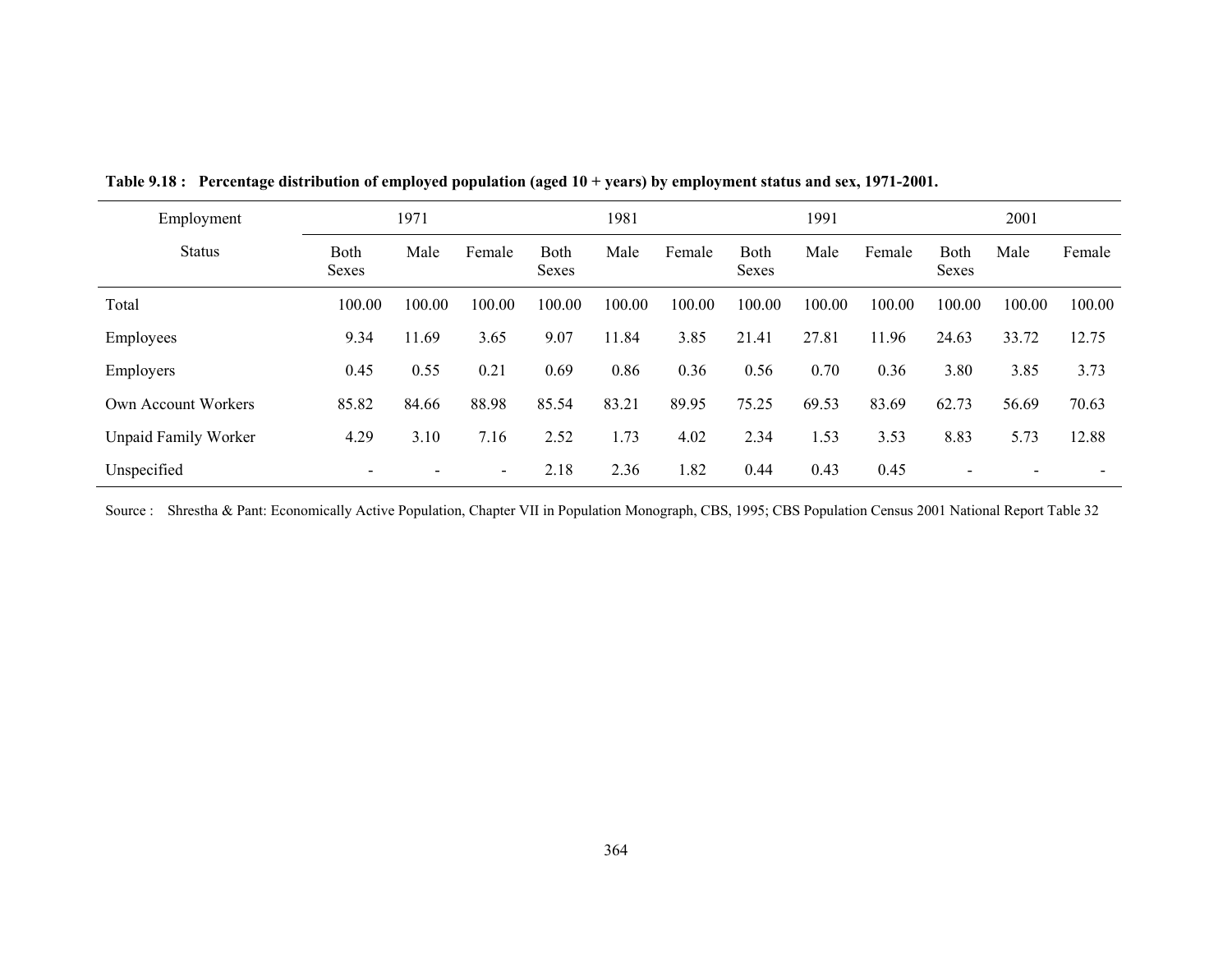#### **9.9 Employed Population and Duration of Work**

Census also solicited information from all economically active population about the duration they worked during the one-year reference period. This information was gathered for the first time in 1991 census (*Shrestha & Pant*, 1995). This practice was repeated in 2001 census. While preparing census tables CBS classified the duration of work into four broad categories as presented in the Table 9.19. It is encouraging to note that more and more people are employed for longer duration in the country. As may be observed in the table overwhelmingly large majority of usually economically active population (84%) worked for more than 8 months during the reference year and the increase is by 18 percentage points during last decade. This indicates that the extent of underemployment in the country has reduced. Data further reveal that more females are underemployed as compared to males. Duration worked by males is higher than females. As a result the proportion worked for 6 to 7 months declined sharply. Interestingly, those who worked for less than 3 months recorded marked increase, more importantly for females from 2.82 percent in 1991 to 6.8 percent in 2001.

| Duration of     |                   | 1991    |         | 2001              |         |         |  |  |  |
|-----------------|-------------------|---------|---------|-------------------|---------|---------|--|--|--|
| Work            | <b>Both Sexes</b> | Male    | Female  | <b>Both Sexes</b> | Male    | Female  |  |  |  |
| $\leq$ 3 Months | 2.25              | 1.86    | 2.82    | 5.03              | 3.68    | 6.80    |  |  |  |
| $3 - 5$ Months  | 6.01              | 5.02    | 7.47    | 6.72              | 5.04    | 8.91    |  |  |  |
| $6 - 7$ Months  | 26.26             | 24.43   | 28.95   | 4.50              | 3.62    | 5.62    |  |  |  |
| $8 +$ Months    | 65.04             | 68.19   | 60.38   | 83.75             | 87.66   | 78.66   |  |  |  |
| N               | 7339586           | 4375583 | 2964003 | 9900196           | 5606774 | 4293422 |  |  |  |

**Table 9.19 : Percentage distribution of economically active population (10+ years) by duration of work in the 12 months preceding the census by sex, 1991- 2001.** 

Source : Shrestha & Pant: Economically Active Population, Chapter VII in Population Monograph, CBS, 1995; CBS Population Census 2001 National Report Table 24

#### **9.10 Unemployed Population: Comparisons with other Surveys**

Strict comparison of the extent of unemployment in the country is constrained by the lack of uniform definition of unemployment. The definition used to measure the extent of unemployment differs from one census/survey to another. The unemployed are generally, defined as those who do not have a job but are "actively looking for one". Official censuses and surveys usually define a person as unemployed if he/she is out of work (involuntarily) during the reference period and is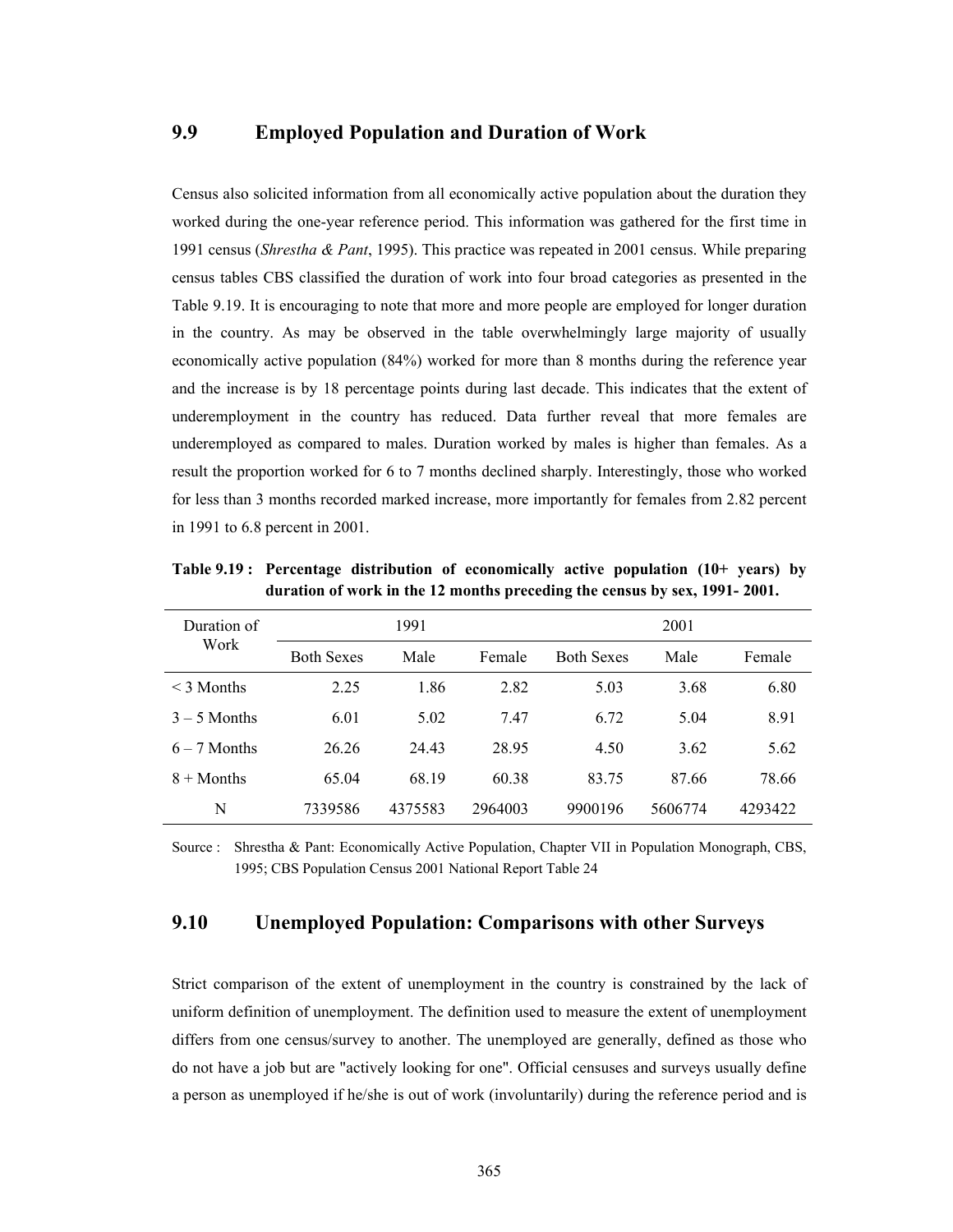looking for a job (*CBS*, 1985). The 1981 census defined unemployed as those who had not worked for eights months (either at a single stretch or in intervals during the last (year) preceding the day of census enumeration and also seeking job. Nepal Living Standard Survey 1996 defined unemployed as "those who did not work during previous seven days, and was available and looked for work, or did not look for the following reasons: awaiting reply from an agency, waiting to start a new job, 'there is no work', "don't' know how to look ". The international standard definition of unemployment is based on three criterion viz., *'without work'*, *'currently available for work'*, and *'seeking work'*. All these three criterion needs to be satisfied simultaneously in order to be considered anyone as unemployed (*CBS*, 1999). NLFS 1998/99 used the concept of "currently unemployed". According to the NLFS currently unemployed is "made up of those people who did not have a job or business or were not employed, and who did one of the following:

*either they looked for work in the last 30 days before the interview; or they did not look for work in the last 30 days, but were available to work and did not look for work because they thought no work was available or they were awaiting the results of previous enquiries, or waiting to start work , or considered that it was the off season for fishing or agriculture" ( CBS, 1999: 14)* 

The difference in the definition lies in the minimum hours/days of work done preceding the survey. The Survey also made a distinction between "currently unemployed" and "usually unemployed". The former is defined as the groups who have definitely done no work at all during the reference period and are available for work while the later includes people who have done no work during the year and are available for work.

The population census 2001 classified the economically active population into usually employed and usually unemployed categories depending upon their length of employed and unemployed periods. Census thus defined usually unemployed as those whose length of unemployment is greater than their length of employment (*CBS*, 2002).

The estimates of unemployment rate obtained from recent census and surveys are illustrated in Table 9.20. These estimates show that unemployment rate is gradually increasing in the country. 8 percent of the labour force is found to be unemployed in the country in 2001. In 1996 it was estimated at 4.9 percent, which rose to 5.2 percent in 1998/99. With the exception in 1996 unemployment rate is higher among females than males. Compared to the estimates of 1998/99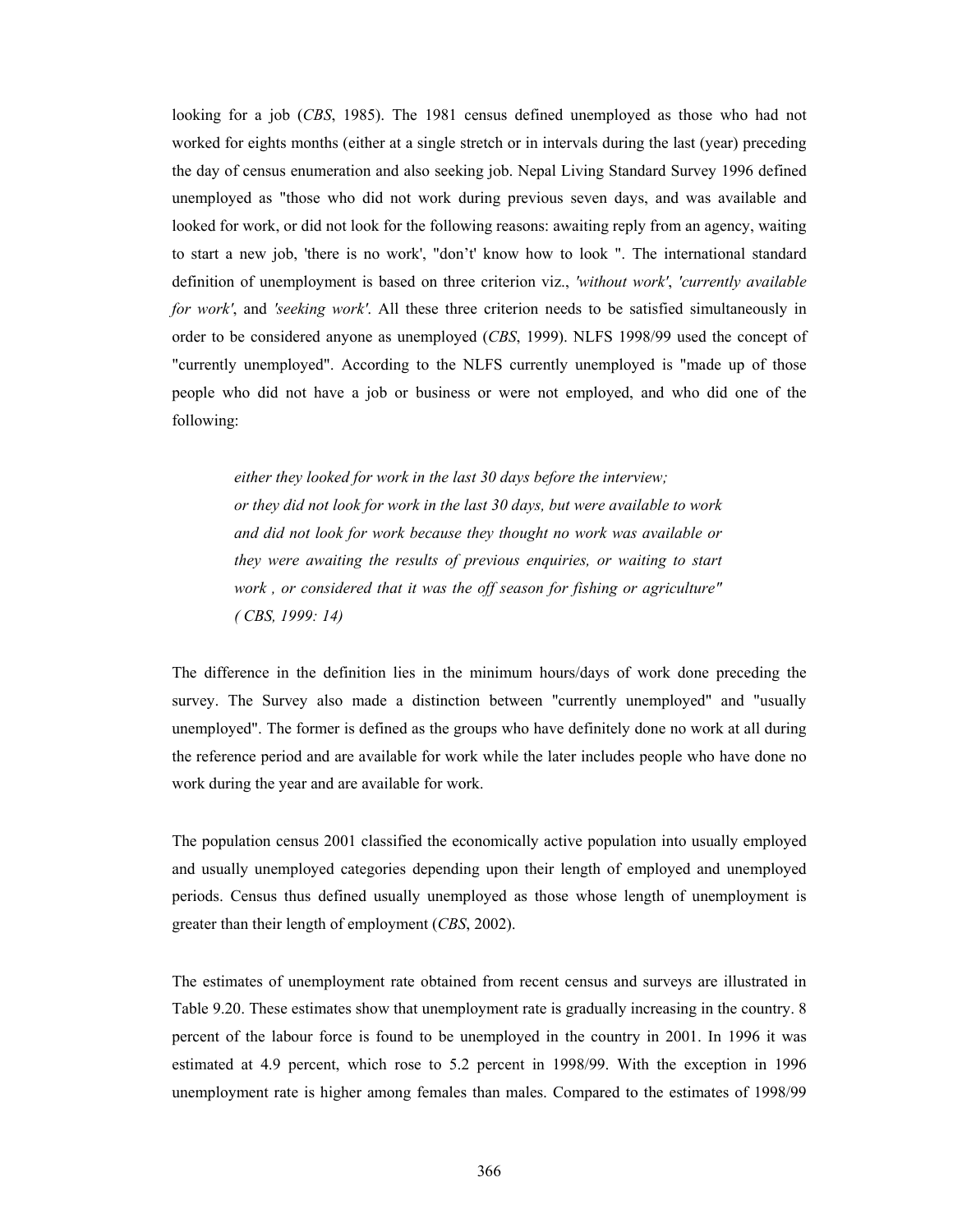made by NLFS the estimate for 2001 is slightly at an upper side. This could be partly due to the improved definition adopted for the measurement of unemployment.

| Census/Survey       | Unemployment Rate* |      |        |  |  |  |  |  |  |  |
|---------------------|--------------------|------|--------|--|--|--|--|--|--|--|
|                     | Total              | Male | Female |  |  |  |  |  |  |  |
| 2001 Census         | 8.1                | 7.0  | 9.2    |  |  |  |  |  |  |  |
| <b>NLFS 1998/99</b> | 5.2                | 4.1  | 6.3    |  |  |  |  |  |  |  |
| <b>NLSS 1996</b>    | 4.9                | 5.6  | 4.1    |  |  |  |  |  |  |  |

 **Table 9.20 : Comparison of unemployment rate by sources of estimates.** 

\*Number of unemployed persons per 100 economically active populations

Source : CBS, Population Census 2001, Unpublished Tables

CBS, NLFS 1998/99; NLSS 1996

#### **9.11 Reasons for Being Economically Inactive**

Census also obtained information about the reasons for being economically inactive. 2001 census recorded 8 million (3.2 million male and 4.8 million female) as usually inactive population. These populations were asked to mention the reasons for remaining inactive. *"Study"* has emerged as the leading factor for being economically inactive. This proportion has been consistently rising overtime and has more than doubled from 22 percent in 1981 to 48 percent in 2001. This increase is characterized by marked rise in the proportion of females. While the proportion of female population stating *study* as the reason for remaining inactive almost doubled during 1991 and 2001, the proportion of male remained unchanged (Table 9.21). This signifies the changing perceptions of the parents on the importance of female education in the country.

The increase in the proportion stating study has resulted in the decline of the proportion stating *"household chores*" as the reason for remaining inactive. It has decline from 47 percent in 1991 to 33 percent in 2001 and the decline is more noticeable for females. Comparison of these results with the estimates of NLFS 1998/99 showed some correspondence with respect to household chores. But the proportion stating "study" in the census is much larger in comparison to the NLFS estimate (47% vs 22%). Such a large differences is difficult to explain. Part of the variation could be attributed in the difference of the minimum age considered for the measurement of active population  $(10+)$  years in Census and  $15+$  in NLFS). Another possible reason could be due to the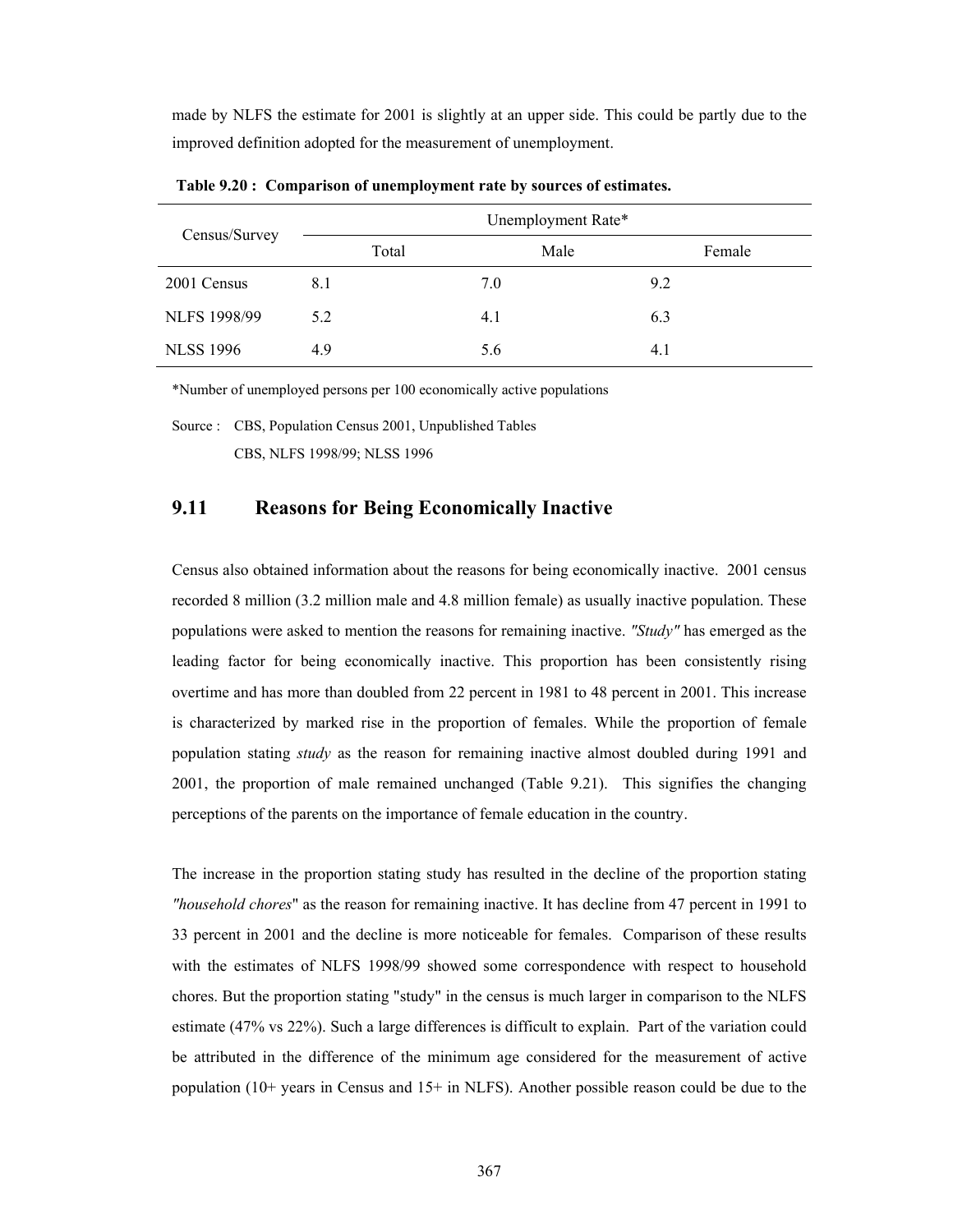differences in the terminologies used. Census used the terminology "study" while NLFS used "attending school" as the reason for remaining inactive. One could suspect that the operational definitions of these two terminologies might be different. Instruction manual of the census and the survey could shed light in this issue.

The third major reason for inactivity is the age factor. About 8 percent of the population, both male and female equally, stated that they are inactive because they are "old". Interestingly this proportion has declined as compared with the results of 1991 census (Fig. 9.3). In the context of increasing proportion of the old population in the country (from 5.9% in 1991 to 6.5% in 2001) the decline in the proportion citing "old " as the reason for being inactive needs further examination. The other less common reasons were *sickness*, *physically and mentally handicapped* and *pension and income recipient.* NLFS 1998/99 has kept old and sick together and this constituted one–third of the total inactive population. The proportion of old and sick taken together in 2001 census accounts merely 10 percent of the total inactive population. Difference of such a magnitude within 3 years span is very unlikely (See NLFS 1998/99). The reasons provided for inactivity tend to vary by age of the person. Therefore the age distribution of the inactive population vis-a vis the reasons cited could improve our understanding in this matter.

| Reasons                                 |       | 1981  |        |       | 1991  |        | 2001    |         |         |  |  |
|-----------------------------------------|-------|-------|--------|-------|-------|--------|---------|---------|---------|--|--|
|                                         | Total | Male  | Female | Total | Male  | Female | Total   | Male    | Female  |  |  |
| Students                                | 22.15 | 65.12 | 8.01   | 36.29 | 65.84 | 19.68  | 47.30   | 66.94   | 34.19   |  |  |
| Household<br>Chores                     | 61.82 | 0.73  | 81.91  | 47.03 | 12.00 | 66.72  | 33.10   | 9.24    | 49.00   |  |  |
| Aged                                    | 7.52  | 12.71 | 5.81   | 10.44 | 11.77 | 9.70   | 7.39    | 7.11    | 7.58    |  |  |
| Physically &<br>Mentally<br>Handicapped | 1.53  | 3.62  | 0.84   | 1.32  | 1.97  | 0.96   | 2.49    | 3.15    | 2.05    |  |  |
| Pension $\&$<br>Income Recipient        |       |       |        |       |       |        | 2.66    | 3.83    | 1.88    |  |  |
| Sick                                    |       |       |        |       |       |        | 2.84    | 3.41    | 2.46    |  |  |
| Others                                  | 3.43  | 10.87 | 0.98   | 3.50  | 6.75  | 1.68   | 2.41    | 3.16    | 1.92    |  |  |
| Unspecified                             | 3.56  | 6.95  | 2.45   | 1.41  | 1.67  | 1.26   | 1.80    | 3.13    | 0.91    |  |  |
| N                                       |       |       |        |       |       |        | 8034164 | 3213311 | 4820854 |  |  |

**Table 9.21 : Percentage distribution of economically inactive population (10+ years) by reasons for being inactive by sex, 1981- 2001.** 

Source : CBS, Population Census 2001, National Reports Table 36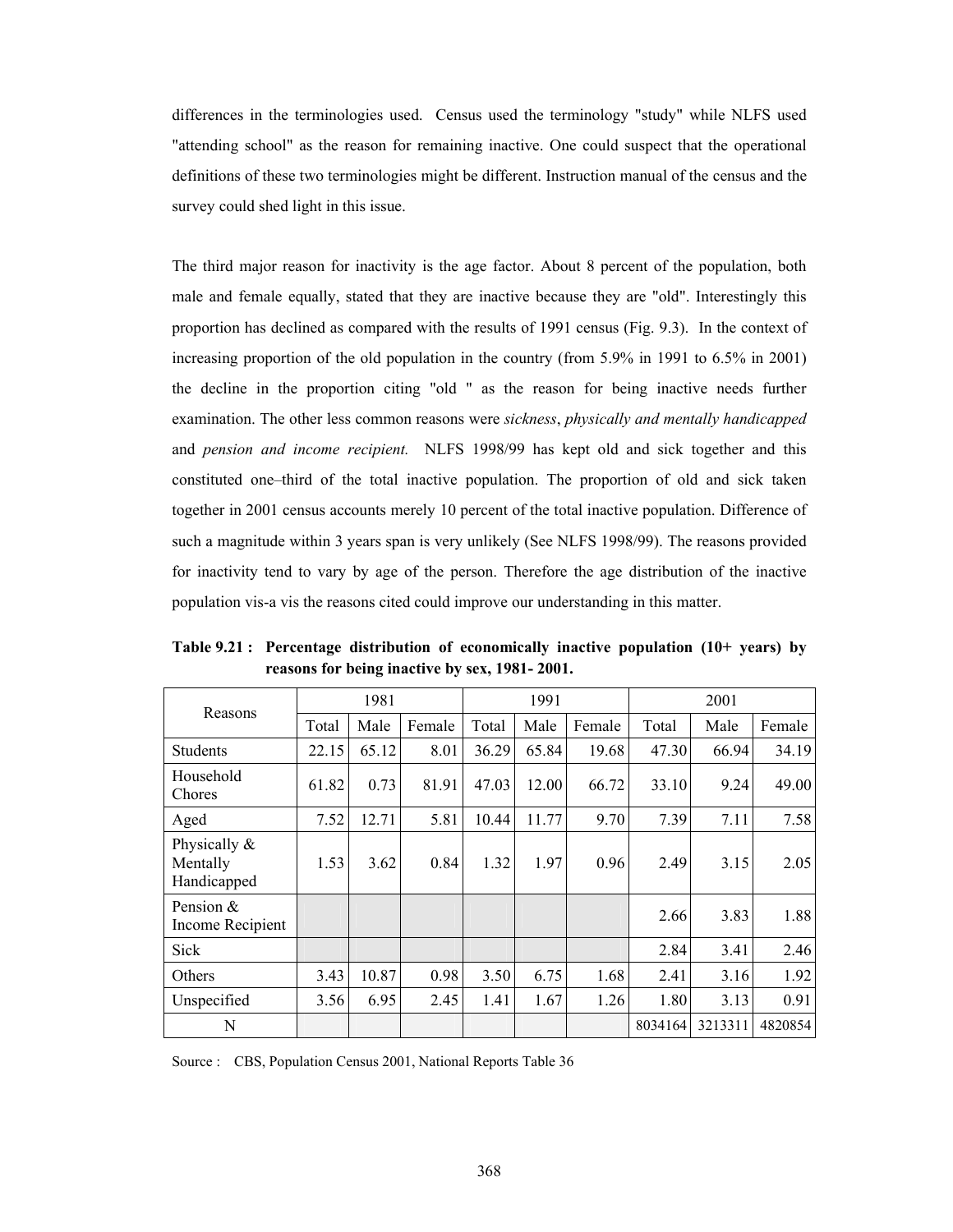

### **9.12 Summary, Conclusion and Discussion**

This chapter examines the trends, patterns and structure of economically active population using the 2001 population census tables. Census data on economically active population suffers from several limitations and has created the problem of comparability. The limitation emanates from the changes in definition, concept, age threshold and reference period used and type of questions administered in the censuses. The 2001 census widened the definition of economically active population considerably. Though the overall economic activity has increased the refined female activity rate increased more sharply than male in 2001 as activities like collecting firewood for household use, fetching water, food processing for household consumption etc was considered as the economic activity under the title of extended economic activities.

The overall participation rate of population aged 10-14 years has declined significantly in the country. It has been documented that the school enrolment of the students has increased and the extent of child labour has also gradually reduced. The difference in crude and refined activity rate between rural and urban area is gradually narrowing down. It is obviously encouraging. Various development programs of poverty reduction launched both by government and non-government organizations have helped to reduce this gap. Ecological differences in the activity rates have widened while regional differences are minimal. Sex differences in activity rates among three ecological zones have also continued. The gender differences in the activity rate are more pronounced in CDR. FWDR recorded a significant achievement in narrowing down the gender differences in participation rate.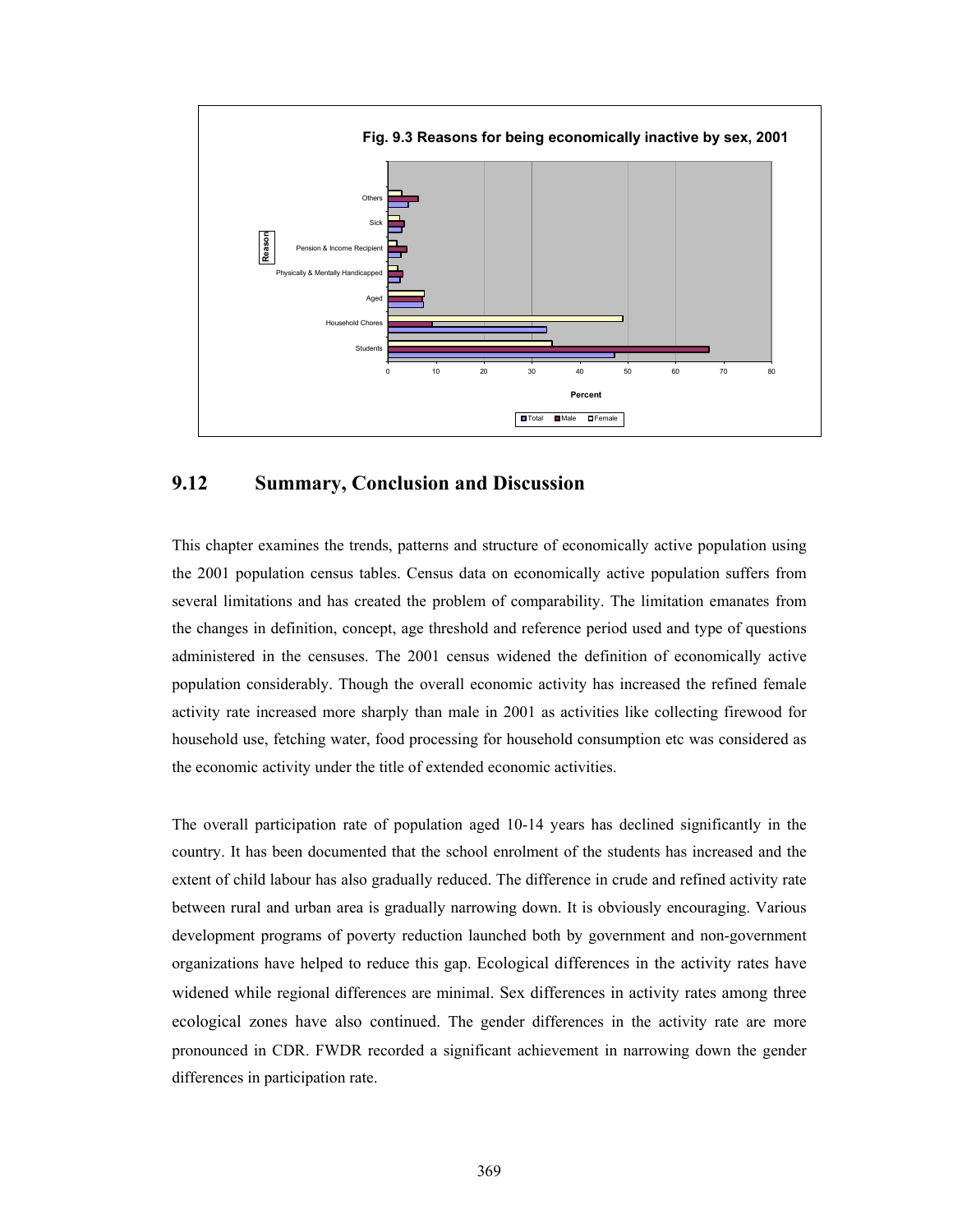Data revealed a gradual shift of employment from agriculture to non-agricultural occupation in the country. Manufacturing and commerce industry recorded a significant improvement in terms of employment of economically active population. Larger proportion of females as compared to males is engaged in manufacturing and electricity and gas industry. Given the socioeconomic condition this sudden shift in the structure need further probing. While the proportion of employed population engaged in primary sector recorded a decline the proportion engaged in secondary and tertiary sectors recorded marked increase. This clearly shows the shift in the functional distribution of labour force and also socio-economic transformation in the country.

The industrial classification of active population indicates that CDR is more diversified than any other development regions. This signifies the need for a more balanced regional development so that more diverse employment opportunities are available in all development regions. It should be noted that the proportion engaged in "others" category increased disproportionately. This marked increase raises room for suspicion that some activities of "*production related"* might have been put under *"others*" category. Own account worker still constituted the majority. This shows that a bulk of employed population is still self-employed in the country. It is, however, encouraging to note that there has been a consistent decline in the proportion over time. The proportion of unpaid family workers has increased and the increase is more conspicuous for females. This sudden increase could be attributed to the inclusion of extended economic activity under the definition of the economically active population in 2001 census.

It is encouraging to note that more and more people are employed for longer duration in the country. Overwhelmingly large majority of usually economically active population worked for more than 8 months indicating that the extent of underemployment in the country has reduced. The estimate of unemployment rate obtained from recent census shows that 8 percent of the labour force is unemployed in the country. The unemployment rate is gradually increasing in the country. This magnitude would be even much larger if youths going abroad especially in Arab countries for employment would be reduced. Government should therefore focus more on employment creation activities within the country.

*"Study"* has emerged as the leading factor for being economically inactive. This proportion has more than doubled during 1981 to 2001. This increase is characterized by marked rise in the proportion of females. This signifies the changing perceptions of the parents on the importance of female education in the country.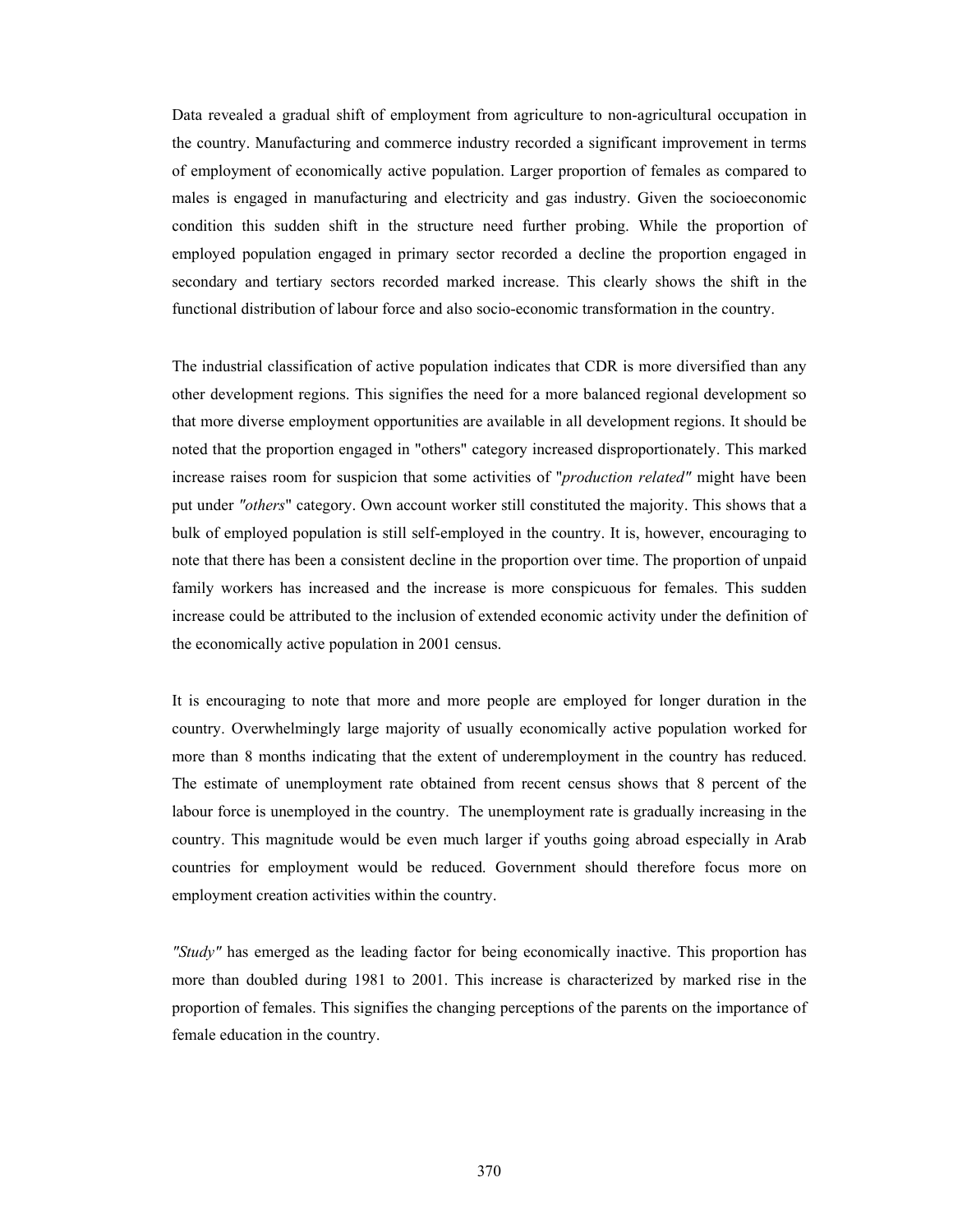### **References**

- Central Bureau of Statistics (2002). *Population Census Results in Gender Perspective Vol. II.*  National Planning Commission Secretariat, HMG/Nepal.
- Central Bureau of Statistics (2001). *Population Census 2001 Instruction Manual,* National Planning Commission Secretariat, HMG/Nepal
- Central Bureau of Statistics (1999). *Report on the Nepal Labour Force Survey 1998/99*, National Planning Commission Secretariat, HMG/Nepal
- Central Bureau of Statistics (1977). *The Analysis of the Population Statistics of Nepal*, National Planning Commission Secretariat, HMG/Nepal
- Central Bureau of Statistics (1987). *Population Monograph of Nepal*, National Planning Commission Secretariat, HMG/Nepal
- Central Bureau of Statistics (1995). *Population Monograph of Nepal* National Planning Commission Secretariat, HMG/Nepal
- Central Bureau of Statistics (2002). *Population Census 2001: National Report* National Planning Commission Secretariat, HMG/Nepal
- Niroula, B. P. (2003). *Measurement of people's economic activity in census*, *The Kathmandu Post*, April 1.
- Shrestha, P.P. and Pant, P. (1995). *Economically Active Population* in *Population Monograph of Nepal* Chapter VII, Central Bureau of Statistics .
- Shroyck, H. S. and Sigel, J. S. (1976). The *Methods and Materials of Population,* Analysis, New York: Academic Press.
- United Nations (1964). *Determinants and Consequences of Population Trends*, United Nations, New York
- United Nations (1990). *International Standard Industrial Classification of All Economic Activities*, Third Revision, New York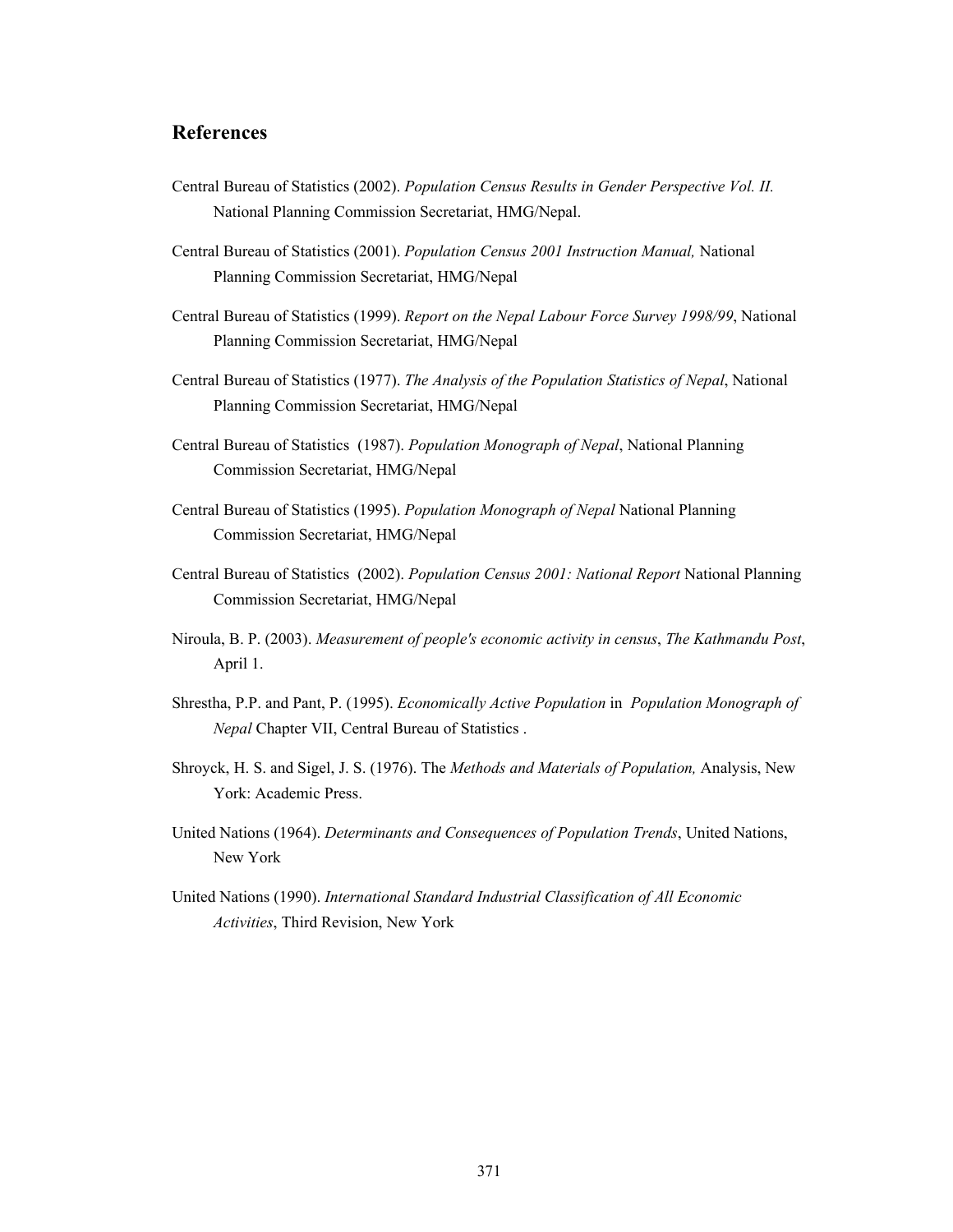|                                       |       | <b>EDR</b> |        |       | <b>CDR</b> |        |       | <b>WDR</b> |        |       | <b>MWDR</b> |        | <b>FWDR</b> |       |        |
|---------------------------------------|-------|------------|--------|-------|------------|--------|-------|------------|--------|-------|-------------|--------|-------------|-------|--------|
| Industry                              | Total | Male       | Female | Total | Male       | Female | Total | Male       | Female | Total | Male        | Female | Total       | Male  | Female |
| Agriculture, Forestry $\&$<br>Fishing | 67.42 | 63.63      | 72.43  | 58.39 | 53.34      | 66.94  | 68.18 | 61.30      | 75.23  | 68.33 | 65.18       | 72.12  | 76.76       | 70.04 | 83.64  |
| Mining & Quarrying                    | 0.17  | 0.21       | 0.11   | 0.14  | 0.14       | 0.13   | 0.21  | 0.25       | 0.17   | 0.20  | 0.20        | 0.20   | 0.08        | 0.12  | 0.04   |
| Manufacturing                         | 7.75  | 7.28       | 8.38   | 11.39 | 10.41      | 13.04  | 7.98  | 7.72       | 8.24   | 8.13  | 6.45        | 10.17  | 5.57        | 4.60  | 6.57   |
| Electricity, Gas & Water              | 1.64  | 0.48       | 3.17   | 1.35  | 0.73       | 2.39   | 1.43  | 0.61       | 2.28   | 1.83  | 0.52        | 3.41   | 1.37        | 0.40  | 2.36   |
| Construction                          | 2.22  | 3.08       | 1.08   | 3.53  | 4.85       | 1.30   | 2.93  | 4.60       | 1.22   | 3.36  | 5.02        | 1.35   | 1.78        | 2.63  | 0.92   |
| Commerce                              | 10.24 | 10.12      | 10.39  | 11.15 | 12.01      | 9.68   | 10.16 | 11.10      | 9.20   | 9.13  | 9.53        | 8.64   | 6.02        | 7.93  | 4.06   |
| Transport & Communication             | 1.63  | 2.77       | 0.13   | 2.24  | 3.44       | 0.23   | 1.46  | 2.77       | 0.11   | 1.08  | 1.90        | 0.08   | 0.72        | 1.38  | 0.04   |
| Finance & Business Services           | 0.64  | 0.98       | 0.19   | 1.14  | 1.55       | 0.46   | 0.63  | 1.04       | 0.21   | 0.61  | 0.98        | 0.16   | 0.42        | 0.74  | 0.09   |
| Personal & Community<br>Services      | 6.04  | 8.77       | 2.43   | 8.94  | 11.49      | 4.63   | 5.80  | 9.02       | 2.50   | 5.17  | 7.83        | 1.95   | 4.83        | 8.14  | 1.42   |
| Others                                | 2.03  | 2.46       | 1.47   | 1.46  | 1.74       | 0.99   | 1.05  | 1.42       | 0.68   | 1.95  | 2.17        | 1.68   | 2.20        | 3.80  | 0.56   |
| <b>Industry Not Stated</b>            | 0.21  | 0.21       | 0.22   | 0.27  | 0.30       | 0.20   | 0.16  | 0.16       | 0.17   | 0.22  | 0.20        | 0.25   | 0.26        | 0.21  | 0.30   |

**Annex 9.1: Percentage distribution of usually economically active population by major industrial sectors for sex and development region, 2001.**